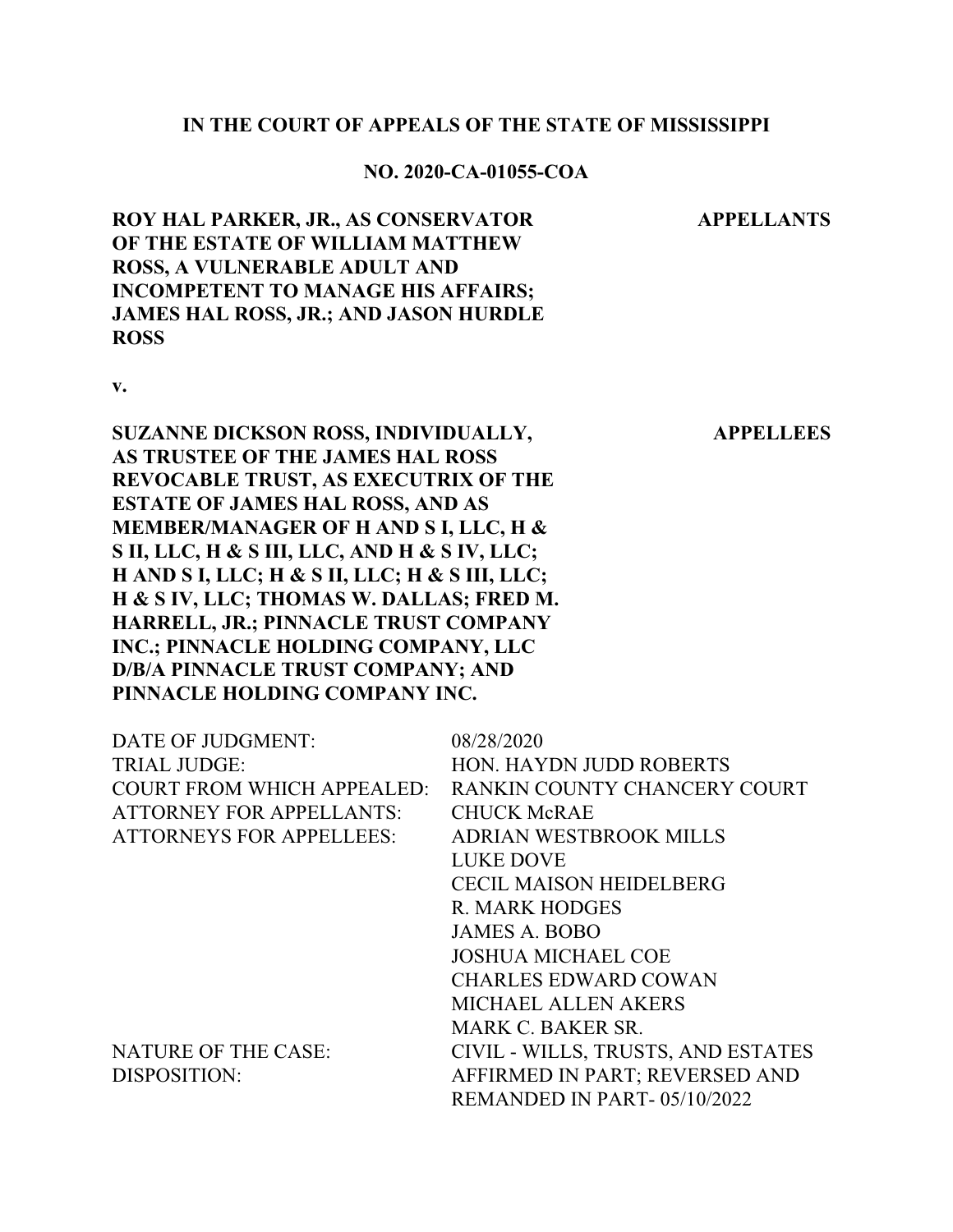# MOTION FOR REHEARING FILED: MANDATE ISSUED:

## **EN BANC.**

#### **LAWRENCE, J., FOR THE COURT:**

¶1. James Hal Ross (Ross) created certain trusts before his death in an effort to provide for his three sons fromanother marriage and the sons' step-mother after his death. James Hal Ross, Jr., Jason Hurdle Ross, and Roy Hal Parker, Jr., as conservator of the estate of William Matthew Ross (the Ross sons) filed a complaint in the Circuit Court of Hinds County, against their step-mother and others, alleging the mismanagement of the trusts and to recover real property they alleged was improperly sold. The Hinds County Circuit Court transferred the lawsuit to the Rankin County Chancery Court since some of the alleged real property sold from the trust was located in that county. All defendants either filed or joined a motion to dismiss or, in the alternative, for summary judgment, alleging (1) a three-year statute of limitations precluded the lawsuit; and (2) Matthew failed to prove his mental disability, thereby tolling the statute of limitations. The Rankin County Chancery Court dismissed the complaint as time-barred for the reasons asserted by the Defendants. The Ross sons appeal. We affirm the chancery court's grant of summary judgment as to all claims barred by the three-year statute of limitations. Finding that the allegations relating to mismanagement of the trust and the recovery of real property are governed by a ten-year statute of limitations and that Matthew created a genuine issue of material fact as to his unsoundness of mind, we reverse the judgment in part and remand the case to the trial docket of the Rankin County Chancery Court.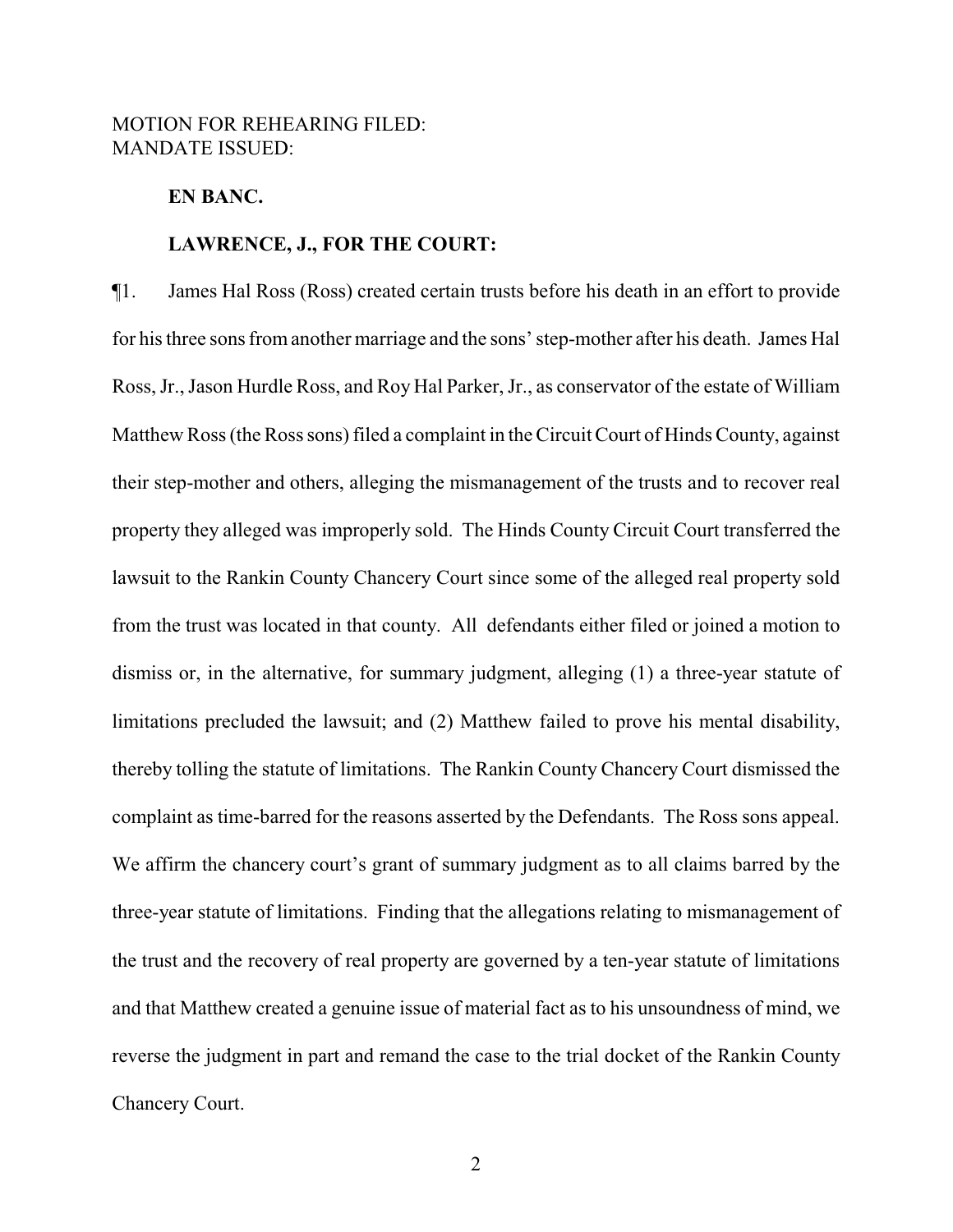#### **FACTS AND PROCEDURAL HISTORY**

¶2. James Hal Ross left a will naming Suzanne Dickson Ross, his wife and step-mother to his three sons, as executrix of his estate. In his will, he left some personal items to Suzanne and bequeathed the remainder of his estate to the James Hal Ross Revocable Trust (Revocable Trust), which Ross created on November 28, 2000. The Revocable Trust provided that Ross and Suzanne were its beneficiaries during Ross' lifetime. Pursuant to its terms, the Revocable Trust terminated upon Ross' death, and its assets were to be transferred to two different trusts. The first trust was the "Marital Trust," for the benefit of Suzanne. The second trust created upon Ross' death was the "Credit Trust," which provided for Suzanne and the needs of Ross' three sons from a previous marriage, James Hal Ross, Jr., Jason Hurdle Ross, and William Matthew Ross. This planned termination and transfer eventually occurred when Ross died on February 3, 2003.

¶3. Pursuant to the terms of the trusts, Trustmark National Bank was named as the trustee of both the Marital Trust and the Credit Trust. However, it does not appear that Trustmark ever assumed those duties. Instead, Defendant Pinnacle Trust Company became the trustee of both trusts.<sup>1</sup> Ross' will was probated, and his estate finally closed on July 29, 2005. On November 12, 2013, the Ross sons filed a petition in the Rankin County Chancery Court seeking to reopen the estate as a result of "maladministration" of the estate on the part of

<sup>1</sup> Pinnacle Trust Company's brief states that Pinnacle Trust Company became successor trustee of the Revocable Trust in 2005. Defendants Pinnacle Holding Company LLC d/b/a Pinnacle Trust Company, Pinnacle Holding Company, Inc., and Pinnacle Trust Company Inc. appear to be the same entity and were the subject of several dissolutions and mergers that are not relevant to this appeal.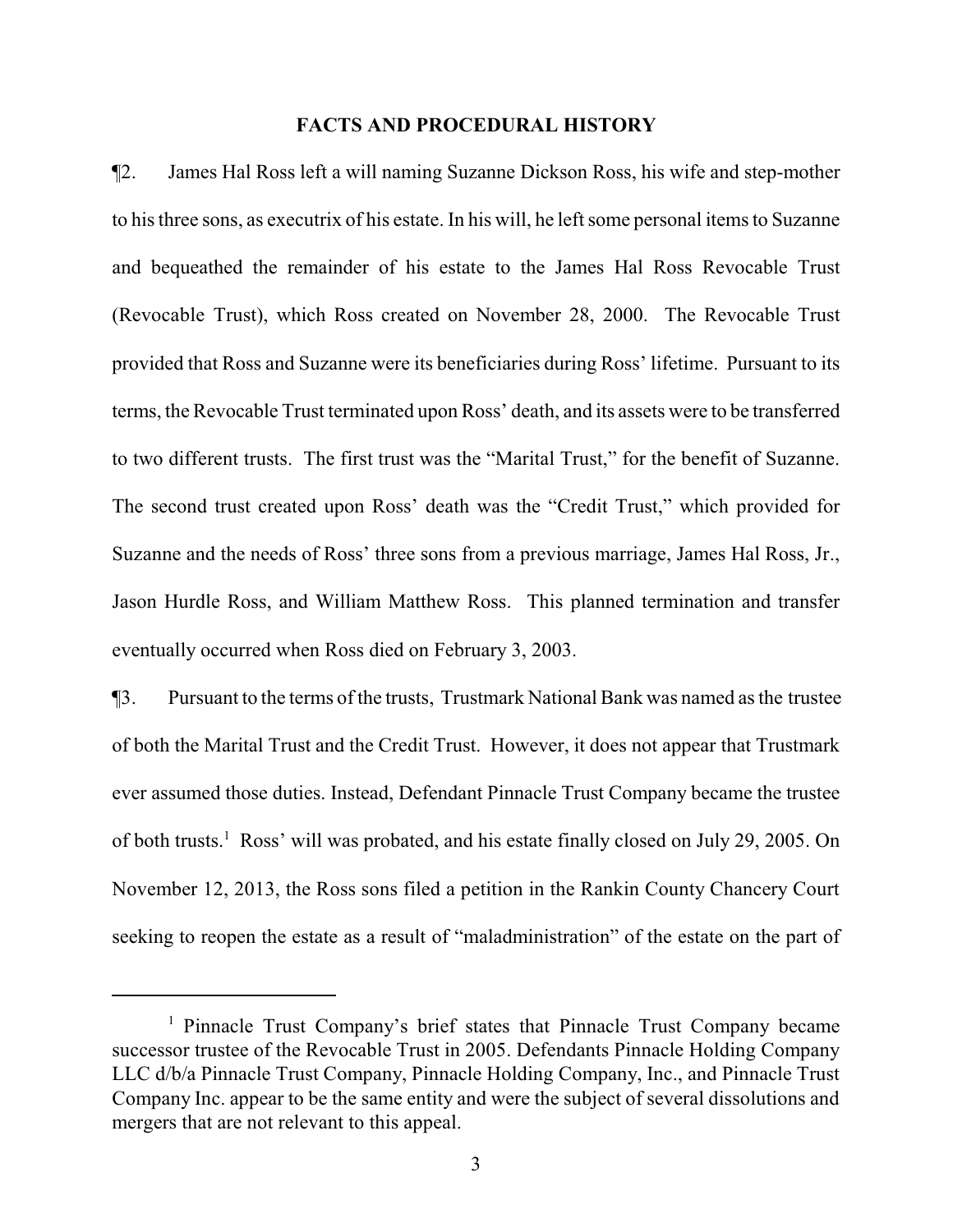Suzanne and to require an inventory and accounting of all Suzanne's activities as executrix of the estate.<sup>2</sup> That action was dismissed on October 17, 2014.

¶4. On September 16, 2016, Matthew Ross, by and through his conservator, Roy Hal Parker, Jr., filed a complaint in the Hinds County Circuit Court, First Judicial District, alleging Suzanne mismanaged the trusts and improperly sold real property that was in the trust.<sup>3</sup> The complaint was amended on January 5, 2017, and added Matthew's other two brothers, James Hal Ross, Jr. and Jason Hurdle Ross, as named plaintiffs. The complaint alleged mismanagement of the trusts, improperly transferring real property that should have been in the trust, conversion, breach of fiduciary duty, breach of duty of loyalty, fraud and misrepresentation, negligence, deception, unjust enrichment, corporate freeze-out, and bad faith against Suzanne, Thomas Dallas, Fred Harrell, and Pinnacle Trust Company. In response, all Defendants either filed or joined another Defendant's motion to dismiss pursuant to Mississippi Rules of Civil Procedure 12(b)(1), 12(b)(3), and 12(b)(6) or, in the alternative, to transfer the case to the Rankin County Chancery Court. On December 12, 2017, the Plaintiffs filed a response to the Defendants' motion to dismiss and challenged the Defendants' request to transfer venue.

¶5. On June 18, 2018, the motion to transfer was granted by the Hinds County Circuit

<sup>&</sup>lt;sup>2</sup> This suit was filed against Suzanne individually and as executrix of Ross' estate.

<sup>&</sup>lt;sup>3</sup> On September 17, 2015, the Hinds County Chancery Court entered an order appointing RoyHal Parker, Jr., as Matthew's conservator. On February 11, 2016, the Hinds County Chancery Court issued an order authorizing Parker, as Matthew's conservator, to employ counsel to represent him in identifying and protecting/securing any assets or financial interests of Matthew.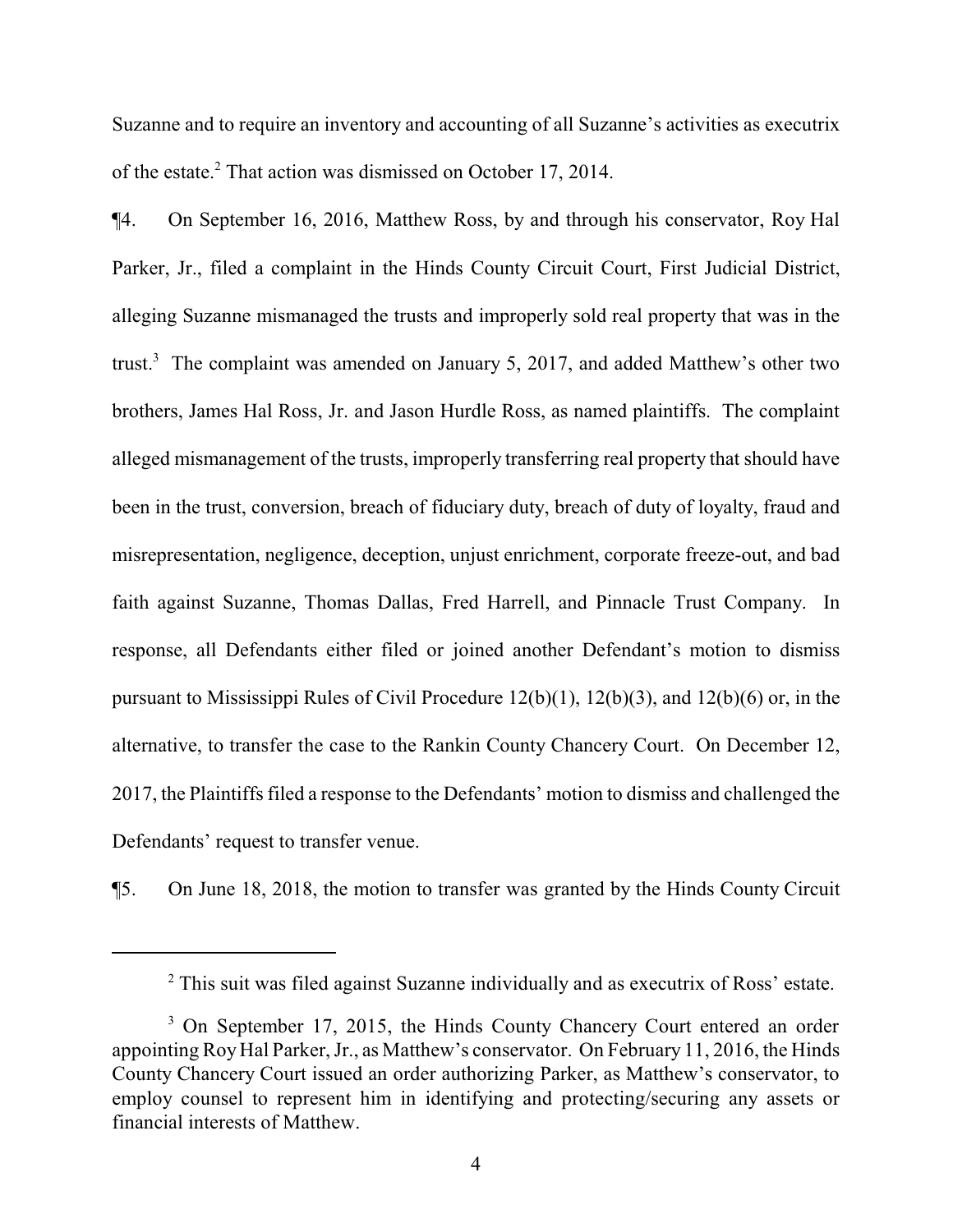Court, apparently without considering the motions to dismiss.<sup>4</sup> On September 10, 2018, the Plaintiffs filed a supplemental response in Rankin County to the Defendants' joint motion to dismiss filed in Hinds County.<sup>5</sup> In that document, the Plaintiffs asserted "the statute of limitations does not bar this action because all claims are timely . . . and because the statute is tolled for [Matthew's] legal mental disability."

¶6. On September 13, 2018, the Rankin County Chancery Court held a hearing on the Defendants' joint motions to dismiss, which previously had been filed in Hinds County before the transfer. The hearing solely focused on a motion to dismiss under Mississippi Rule of Civil Procedure  $12(b)(6)$ .<sup>6</sup> At the hearing, the Ross sons maintained that "the arguments boil down to a statute of limitations issue [as stated] in our supplemental response." At the close of hearing, the court denied the Defendants' motions to dismiss and allowed the Ross sons the opportunity to file a second amended complaint.

¶7. On December 23, 2019, the Plaintiffs filed their second amended complaint in the Rankin County Chancery Court.<sup>7</sup> In their second amended complaint, the Ross sons stated,

<sup>&</sup>lt;sup>4</sup> The Ross sons argued in the trial court that since the case was transferred and not dismissed, the issue of dismissal was implicitly denied and now resolved as the law of this case. That issue was not one of the issues appealed to this Court.

<sup>&</sup>lt;sup>5</sup> As noted *supra* ¶4, the Ross sons' supplemental response, which was filed in Rankin County, was filed in addition to the Ross sons' response that had been filed in the Hinds County Circuit Court.

<sup>&</sup>lt;sup>6</sup> The court reasoned that "[the Hinds County judge] presumably took care of the 12(b)(1) and 12(b)(3) even though he did not technically address that portion of it."

 $7$  On October 15, 2018, the Ross sons filed a motion for leave to amend their complaint. On December 19, 2019, the Rankin County Chancery Court signed an order authorizing the filing of the second amended complaint.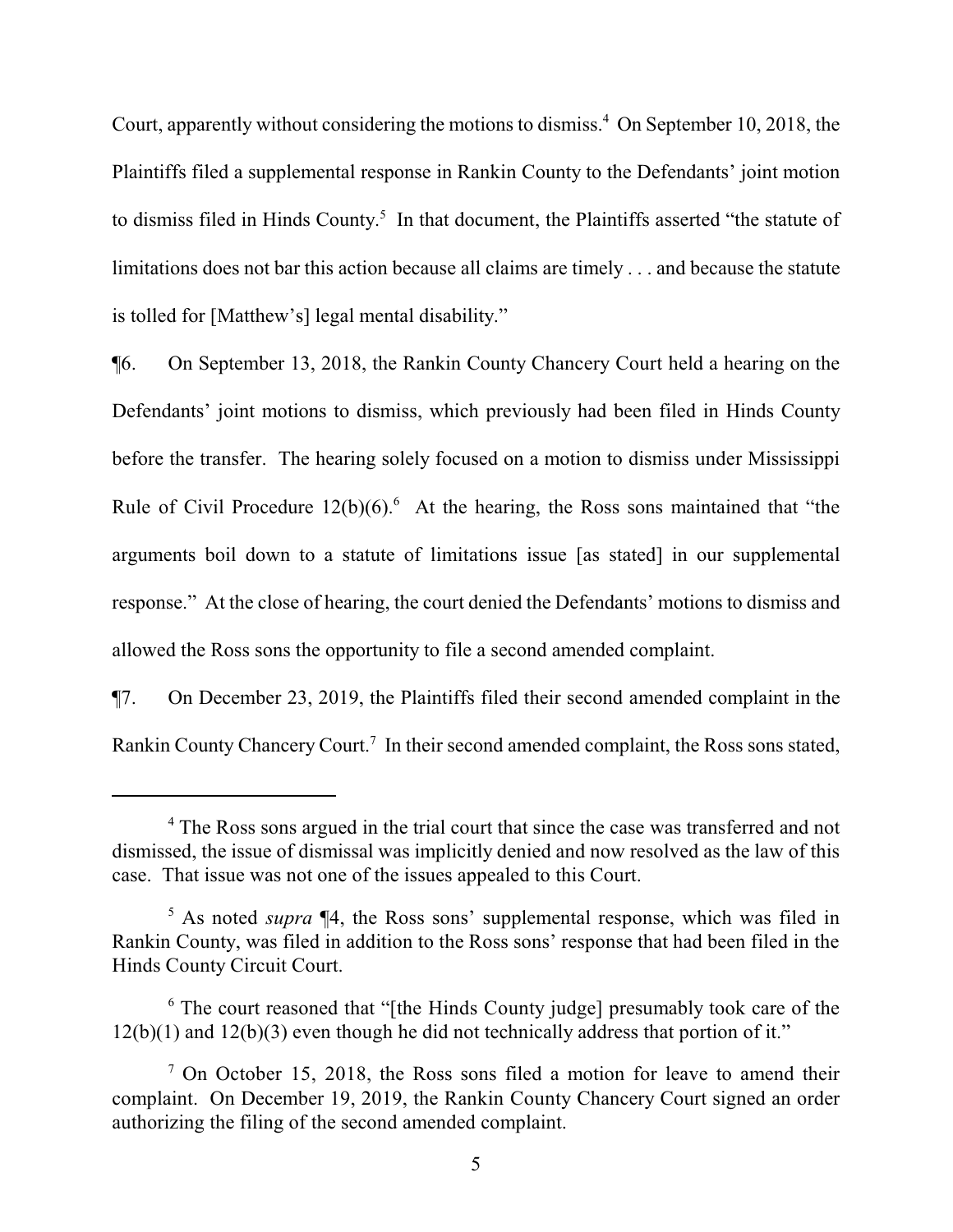among other things, the following:

- On November 28, 2000, James Hal Ross executed his last Will and Testament in which he established a Revocable Trust.
- The Revocable Trust was formed to allow James Hal Ross "control of his assets until his death," and "to care for his wife, his children, and Suzanne's children" after his death. As such, the Revocable Trust created the "Credit Trust and the Marital Trust" to become operative at his death.
- "On June 27, 2005, as Trustee of the Revocable Trust, **Suzanne signed a Transfer of Assets** . . . from the Revocable Trust **to Suzanne individually**."
- From the date of James Hal Ross's death on February 3, 2003, until the present, transactions involving **"large sums of money," "real property,"** mineral rights, **"timber," land**, securities and interest in Mr. Ross's law practice have been **manipulated** by Suzanne, Harrell, Dallas, and Pinnacle, and **"concealed"** from Plaintiffs. (Emphasis added). $8$
- H and S I, LLC is a domestic limited liability company which was formed by James Hal Ross. Suzanne was the LLC manager and registered agent, and Pinnacle Trust was a member of H and S, I LLC.
- The assignment of James' and Jason's interests in H and S I was **"expressly prohibited"** by the Trust Agreement and the H and S I Operating Agreement.
- The Trust Agreement expressly states that a "beneficiary shall have no

<sup>8</sup> Mississippi Code Annotated section 15-1-67 (Rev. 2019) and caselaw allows a tolling of the general statute of limitations until discovery of concealed causes of action if the plaintiff can prove "(1) some affirmative act or conduct was done and prevented discovery of a claim, and (2) due diligence was [per]formed on their part to discover it." *Stephens v. Equitable Life Assur. Society of U.S.*, 850 So. 2d 78, 83-84 (¶18) (Miss. 2003); *accord Robinson v. Cobb*, 763 So. 2d 883, 887 (¶19) (Miss. 2000). The Ross sons did allege "fraudulent concealment" in their brief to this Court, but it is unclear exactly what proof is alleged concerning that issue. The trial court did not address this issue in its ruling granting summary judgment, and it does not appear the parties have done discovery despite the lengthy nature of the procedural history.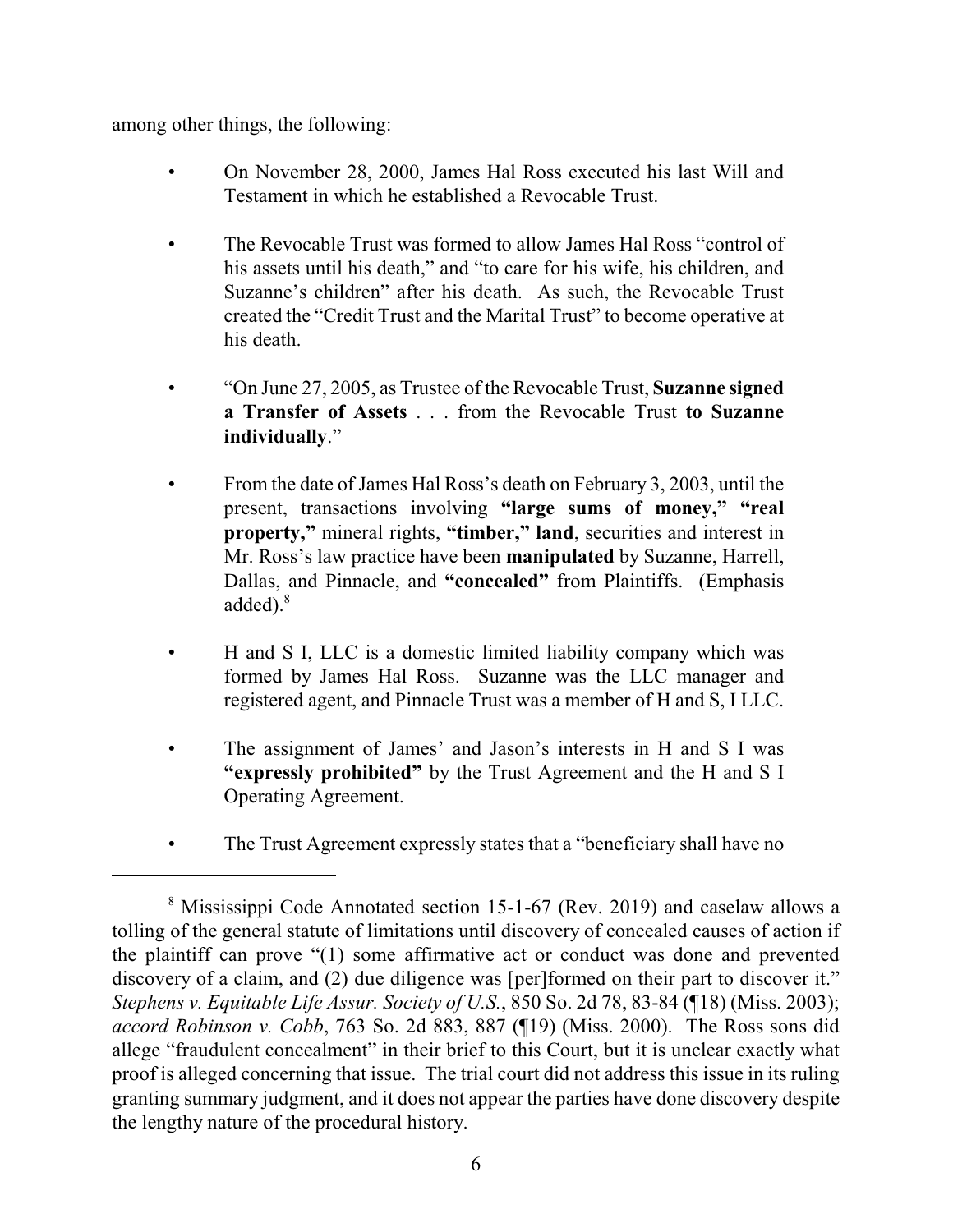power to sell, assign, transfer, encumber or in any manner to anticipate or dispose of any part of his or her interest in the trust assets or in the income produced from the assets." Yet the complaint alleged that is exactly what happened.

- "On July 1, 2005, Pinnacle Trust Company was appointed as Trustee of the Credit Trust and the Marital Trust. The Trust Agreement expressly states that the trustee of the Marital Trust and the Credit Trust shall be Trustmark National Bank."<sup>9</sup>
- Further, the second amended complaint alleges that Pinnacle Trust Company committed trust violations when it "failed to communicate, failed to properly collect" and "preserve the property intended to comprise the corpus of the credit trust and/or marital trust", "mixed property" that should have been part of the trust that had been "improperly removed" and "charged excessive management fees." The complaint concluded that Pinnacle Trust "should be disgorged" of those fees, and that those fees should be "returned to the corpus of the trust."

¶8. As a result of the above allegations from the second amended complaint, the Ross

sons sought the following injunctive relief:

- A **"complete accounting"** by the Defendants relating to the **"Revocable Trust," "the Credit Trust," "the Marital Trust,"** and "all H and S entities";
- "**Compel the trustee** to **redress the breaches of trust** established herein by **restoring property**" or "paying the monetary equivalent of such property from the corpus of the trusts";
- "Void all acts of the trustee wherein property was wrongfully disposed of, trace such property, and **recover the property** or its proceeds" and to remove "Pinnacle as Trustee and **appointing a special fiduciary** to **take possession** of the trust property and administer the trust"....

(Emphasis added).

<sup>&</sup>lt;sup>9</sup> Yet despite this clause of the trust document, Pinnacle Trust Company was appointed as the trustee, which would have been partly owned by Suzanne by virtue of her alleged interest in H and S I, which allegedly owned, in part, Pinnacle Trust Company.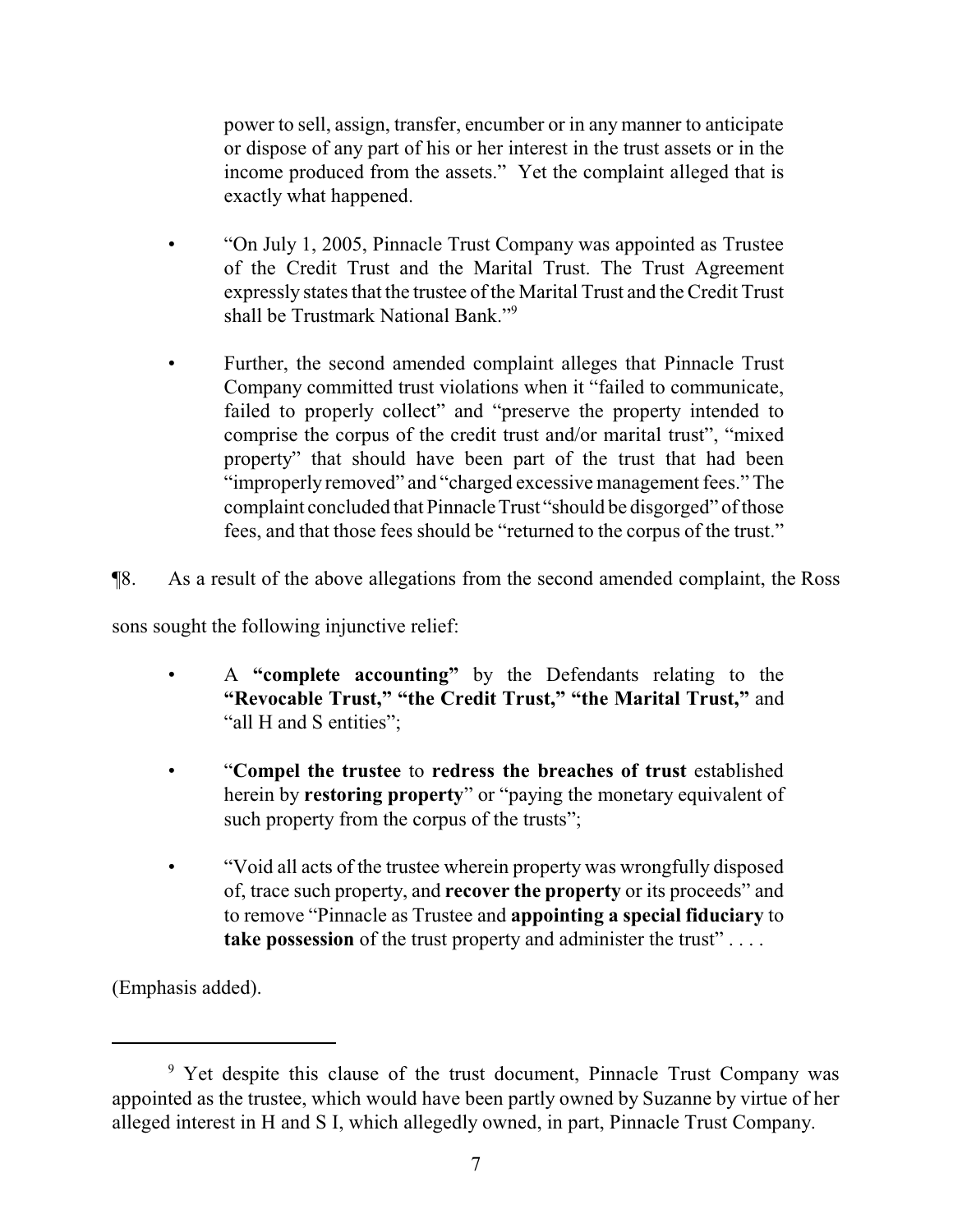¶9. In response, on January 21, 2020, Suzanne, individually and as trustee of the revocable trust, as executrix of the Ross estate, and as the manager or a member of the H&S entities, filed a joint motion to dismiss pursuant to Mississippi Rule of Civil Procedure  $12(b)(6)$  or, in the alternative, for summary judgment.<sup>10</sup> The remaining Defendants either filed their own motions for the same relief or joined with another defendant. On August 24, 2020, the court held a hearing on the motion. It is important to note that the Ross sons did not file another written response to the Defendants' motion but instead adopted the arguments that had previously been stated in their supplemental response. *See supra* ¶6. Further, it is clear from the transcript of the hearing that the Ross sons were under the impression the motion was being treated as a Rule 12(b)(6) motion and that their complaint would be taken as true and would serve as their response to the Defendants' motion to dismiss. In fact, the Ross sons objected to the motion being treated as a motion for summary judgment. At the hearing, the Ross sons stated to the court, "You made mention that one of the motions was also a Rule 56. We would object to that, your Honor. This is a 12(b) motion as I understand it." The Ross sons further argued that they had not yet been able to conduct discovery.

¶10. On August 28, 2020, the chancery court entered a judgment finding that the claims of James Hal Ross, Jr. and Jason Hurdle Ross were time barred by the three-year statute of

 $10$  This case has a lengthy procedural history involving testing the allegations of the second amended complaint before the motion to dismiss was granted. Since the allegations of the second amended complaint and the correct statute of limitations is the issue before this Court, that long procedural history will only be mentioned when relevant to the issue on this appeal.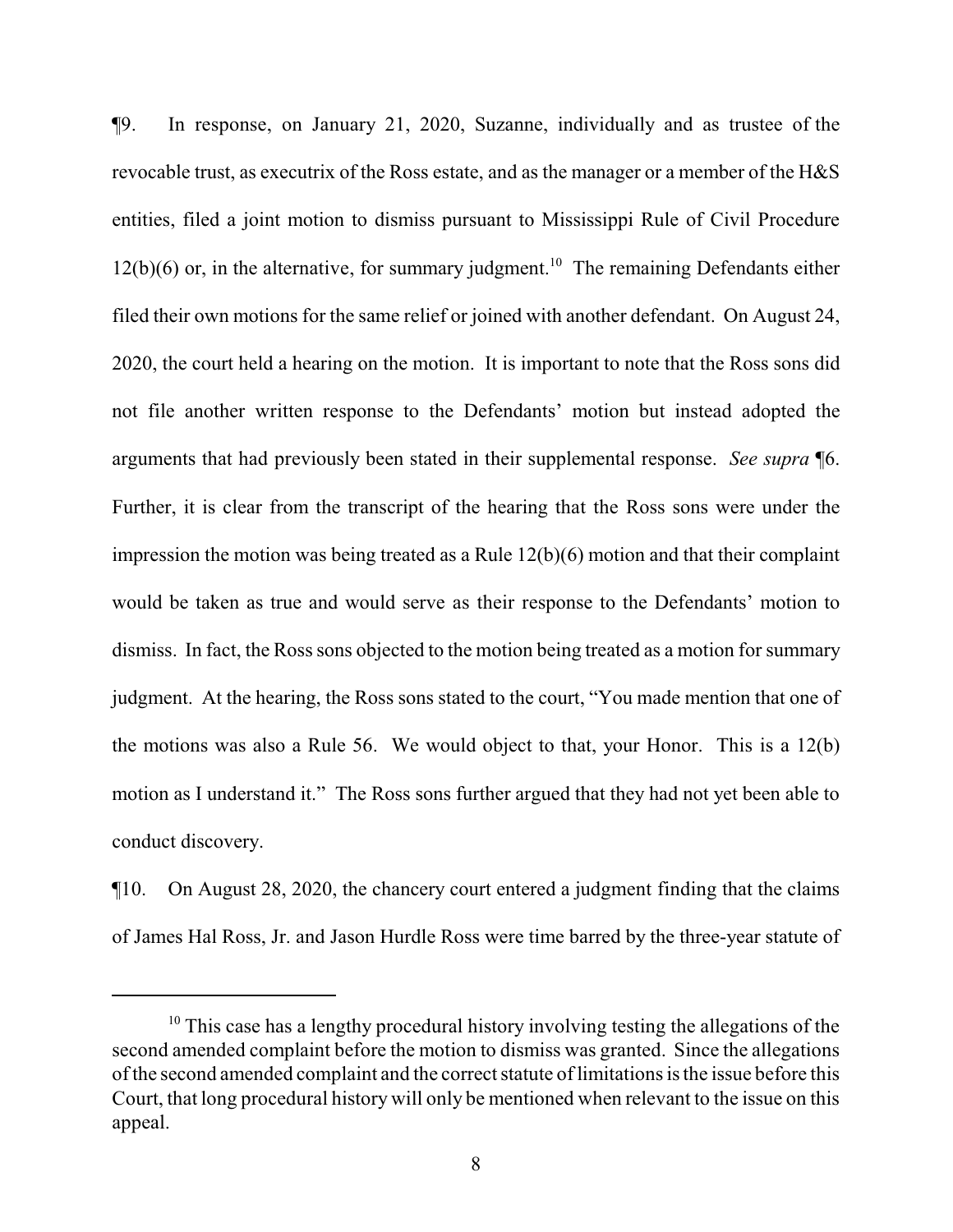limitations and dismissed them "pursuant to Rule  $12(b)(6)$ ."<sup>11</sup> The chancellor further found that Roy Hal Parker, Jr., as conservator of William Matthew Ross, had failed to prove by clear and convincing evidence that Matthew was so mentally incompetent as to toll the statute of limitations. Accordingly, the chancellor granted the motions for summary judgment as to his claims. The Ross sons appealed. Finding that (1) the chancery court incorrectly applied the three-year statute of limitations to **all** claims instead of the correct tenyear statute of limitations for claims in trust and recovery of real property and that (2) Matthew created a genuine issue of material fact as to his unsoundness of mind, we affirm in part and reverse in part the summary judgment dismissal and remand this case to the active docket of the Rankin County Chancery Court.

## **STANDARD OF REVIEW**

¶11. The final judgment in this case stems from the Defendants' motion to dismiss or, in the alternative, for summary judgment. A motion to dismiss under Mississippi Rule of Civil Procedure 12 or a motion for summary judgment under Rule 56 raise questions of law and the trial court's ruling is reviewed de novo. *Hartford Cas. Ins. Co. v. Halliburton Co.*, 826 So. 2d 1206, 1209-10 (¶¶6-7) (Miss. 2001). "Under certain conditions, motions for summary judgment and for judgment on the pleadings are interchangeable." *Id*. at 1213 (¶24). In a motion to dismiss, where "matters outside the pleading are presented to and not excluded by the court," a motion to dismiss must be treated as one for summary judgment. *Rosen v. Gulf Shores Inc.*, 610 So. 2d 366, 368 (Miss. 1992) (quoting M.R.C.P. 12(b)(6)).

<sup>&</sup>lt;sup>11</sup> The court also noted that the "Defendants also met their burden of proof in support of summary judgment."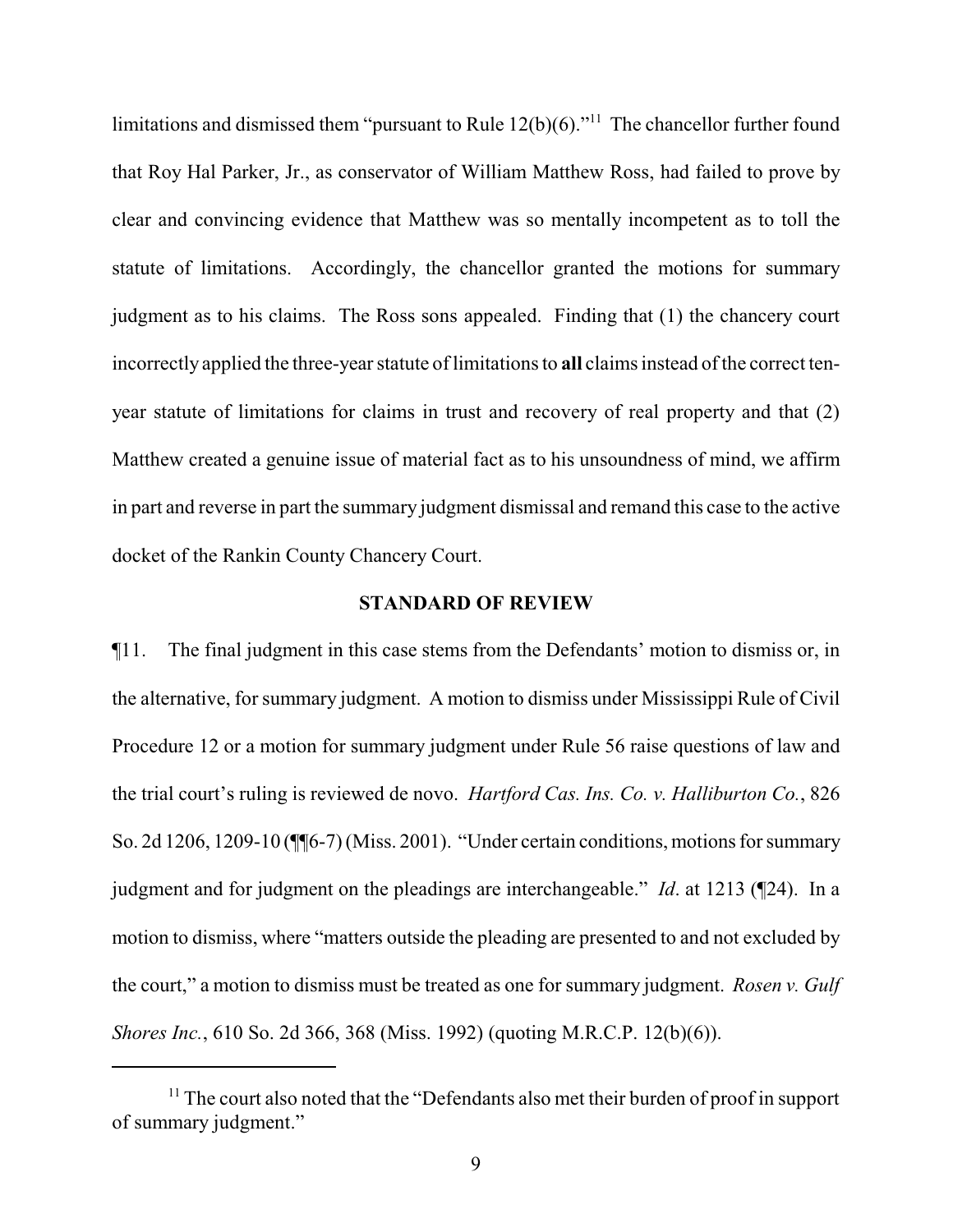¶12. Mississippi Rule of Civil Procedure 56(c) provides that summary judgment is appropriate where "the pleadings, depositions, answers to interrogatories and admissions on file, together with the affidavits, if any, show that there is no genuine issue as to any material fact and that the moving party is entitled to a judgment as a matter of law." "'The evidence must be viewed in the light most favorable to the party against whom the motion has been made[,]'" and "[t]he moving party has the burden of demonstrating that no genuine issue of material facts exists, [giving] . . . the non-moving party . . . the benefit of the doubt concerning the existence of a material fact." *Duckworth v. Warren*, 10 So. 3d 433, 436-37 (¶9) (Miss. 2009) (quoting *One S. Inc. v. Hollowell*, 963 So. 2d 1156, 1160 (¶6) (Miss. 2007)).

¶13. As stated previously, the Defendants alleged that all claims in the second amended complaint were governed by the general three-year statute of limitations. The Chancery Court granted the dismissal, specifically finding that all issues were governed by a three-year statute of limitations. We consider issues relating to statutes of limitations as a question of law and therefore review them de novo. *Lott v. Saulters*, 133 So. 3d 794, 798 (¶5) (Miss. 2014)).

#### **ANALYSIS**

## **1. Action Relating to the Trusts and Recovery of Land**

¶14. The Ross sons argue that the chancery court erroneously applied a three-year statute of limitations to their claims involving trusts and the recovery of land. Mississippi Code Annotated section 15-1-39 (Rev. 2019) states, "Bills for relief, in case of the **existence of a**

10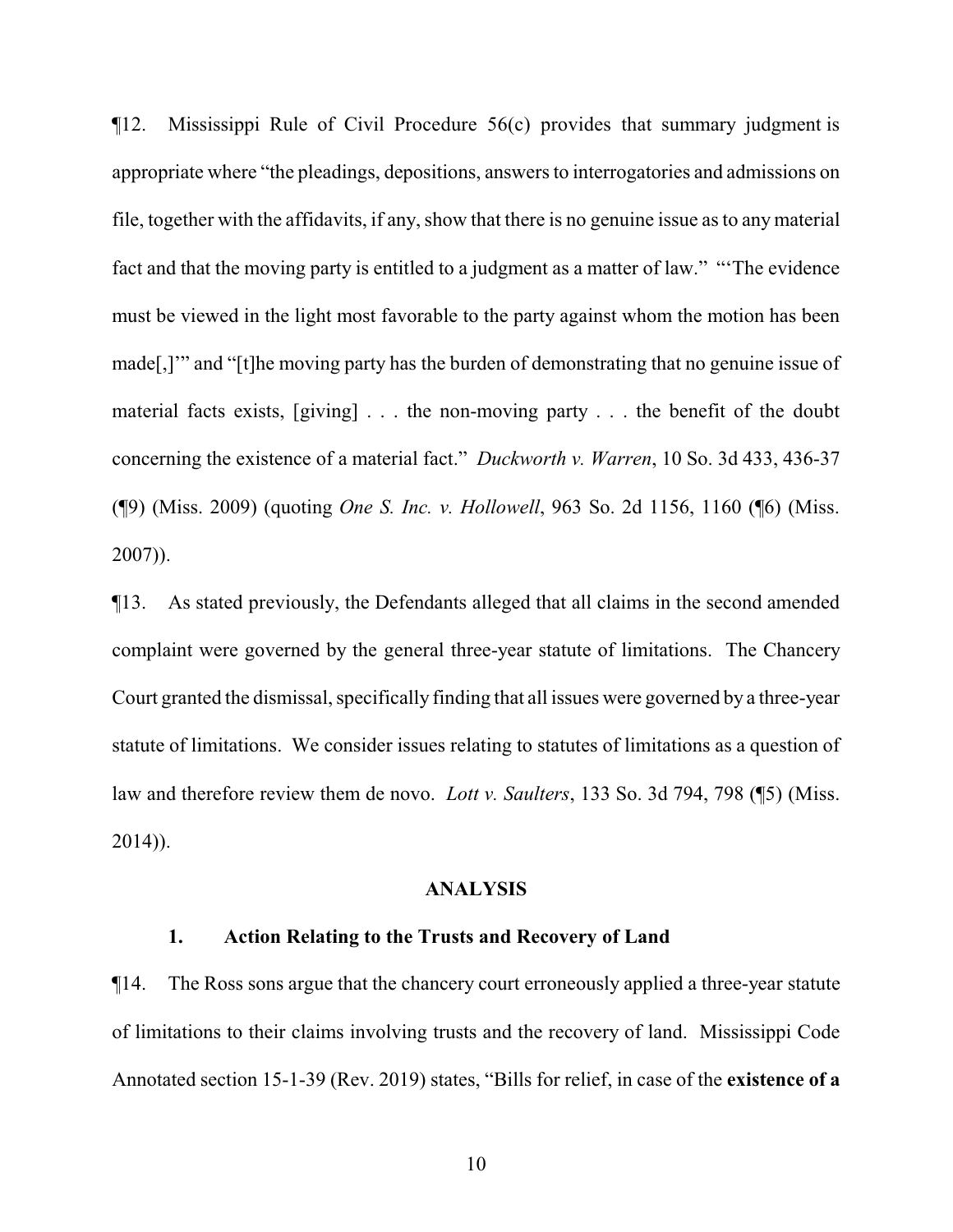**trust** not cognizable by the courts of common law and in all other cases not herein provided for, shall be filed within ten years after the cause thereof shall accrue and not after . . . ." (Emphasis added). Mississippi Code section 15-1-7 (Rev. 2019) states, "A person may not make an entry or **commence an action to recover land except within ten years** next after the time at which the right to make the entry or to bring the action shall have first accrued to some person through whomhe claims." (Emphasis added). The statute-of-limitations period begins to run "from the time the act or acts were committed by which the actor becomes chargeable." *Alvarez v. Coleman*, 642 So. 2d 361, 374 (Miss. 1994) (quoting *Thames v. Holcomb*, 230 Miss. 387, 395, 92 So. 2d 548, 552 (1957)).

¶15. In *Wholey v. Cal-Maine Foods Inc*., 530 So. 2d 136, 139 (Miss. 1988), the Mississippi Supreme Court reiterated that section 15-1-39 applies to both express and implied (or constructive) trusts. (Citing *Hook v. Bank of Leland*, 134 Miss. 185, 98 So. 594 (1924)). Here, the second amended complaint alleged a trust document created each of the various trusts, which were the subject of this lawsuit. Further, the trust document provided for its operation, yet allegations were alleged that, according to the Plaintiffs, violated that trust document.

¶16. In *White v. White*, this Court reversed and rendered the chancery court's application of a three-year statute of limitations and held that plaintiff may be entitled to relief under a constructive trust, which provides a ten-year statute of limitations. *White v. White*, 325 So. 3d 666, 677 (¶44) (Miss. Ct. App. 2019) (citing *Manning v. Perry*, 242 So. 3d 972, 977 (¶21) (Miss. Ct. App. 2017)). The appeal occurred after a son refused to transfer title to real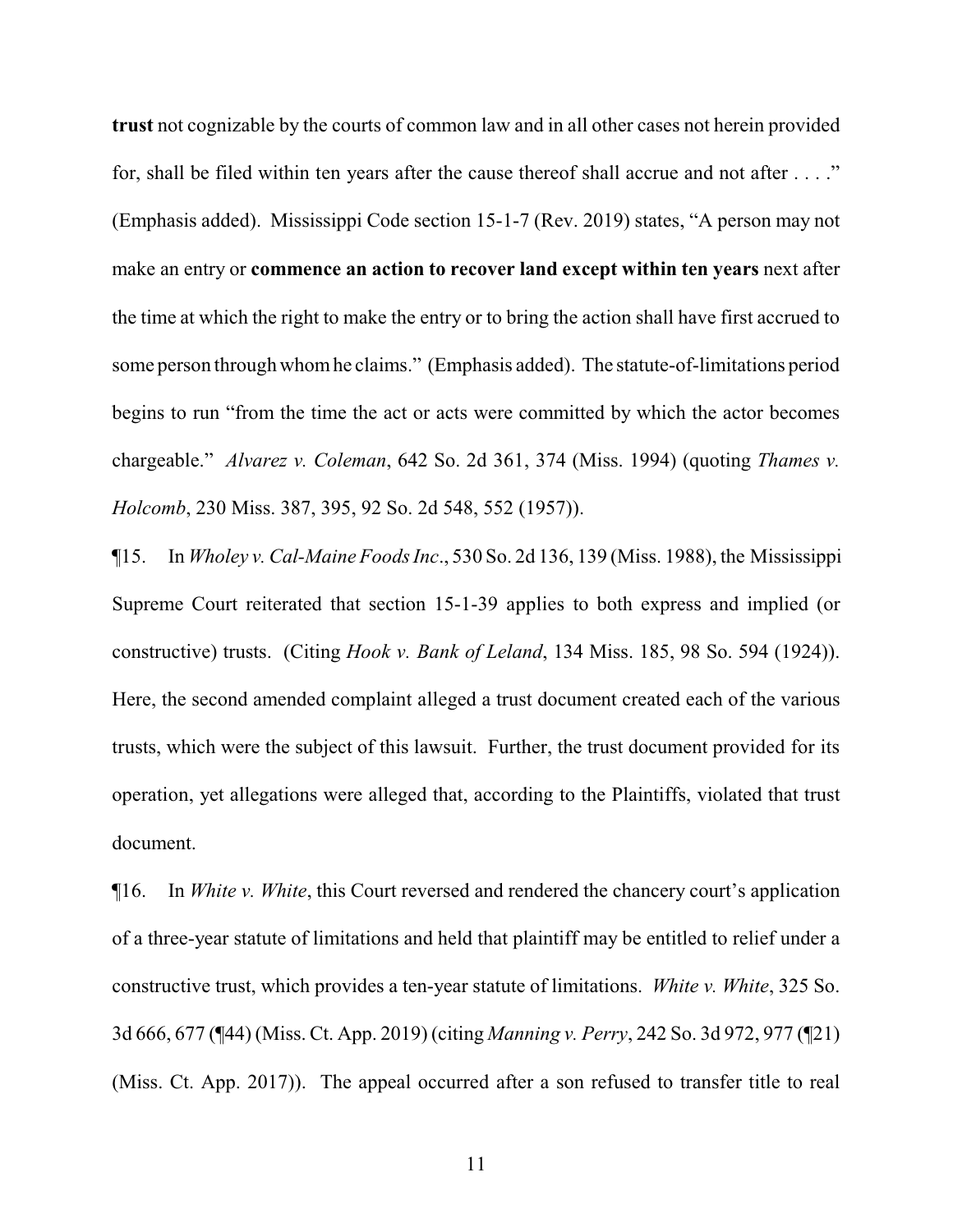property to his mother. *Id.* at 666 ( $\mathbb{Z}$ ). The mother filed a complaint for quiet title, injunction, breach of contract, imposition of a constructive trust, and damages. *Id*. at 670 (¶8). The chancery court dismissed the complaint based on the three-year statute of limitations for the breach-of-contract claim. *Id*. at (¶9). In reversing the chancellor's decision, this Court held that the applicable limitations period had not yet run. *Id*. at 674 (¶32). This Court based its holding on the fact that the mother had other viable claims besides the breach-of-contract claim. *Id*. These claims included an action to recover land and the imposition of a constructive trust, both of which provide a ten-year statute of limitations. *Id*. at 677 (¶44).

¶17. As part of its reasoning, this Court relied on our decisions in *Bryant v. Dent*, 270 So. 3d 976, 979 (¶14) (Miss. Ct. App. 2018), and *Hodnett v. Hodnett*, 269 So. 3d 317, 319-20 (¶1) (Miss. Ct. App. 2018). *White*, 325 So. 3d at 675-77 (¶¶39, 42). In *Bryant*, an administrator of the decedent's estate (and also a possible heir to the decedent) sought "possession of the real property deeded away by [the decedent], allegedly due to undue influence." *Bryant*, 270 So. 3d at 979 (¶¶13-14). Despite the claims involving an action to recover land, the chancery court found the claims barred by the three-year statute of limitations. *Id*. at 978 (¶7). On appeal, this Court reversed, finding sections 15-1-7 and 15- 1-9 applicable, not the three-year statute of limitations. *Id*. at 978-79 (¶¶11-14). *See* Miss. Code Ann. §§ 15-1-7 and 15-1-9. Similarly, in *Hodnett*, this Court acknowledged that an heir at law who sought a child's share of real property deeded away by his mother was not barred by a three-year statute of limitations but was governed by a ten-year statute of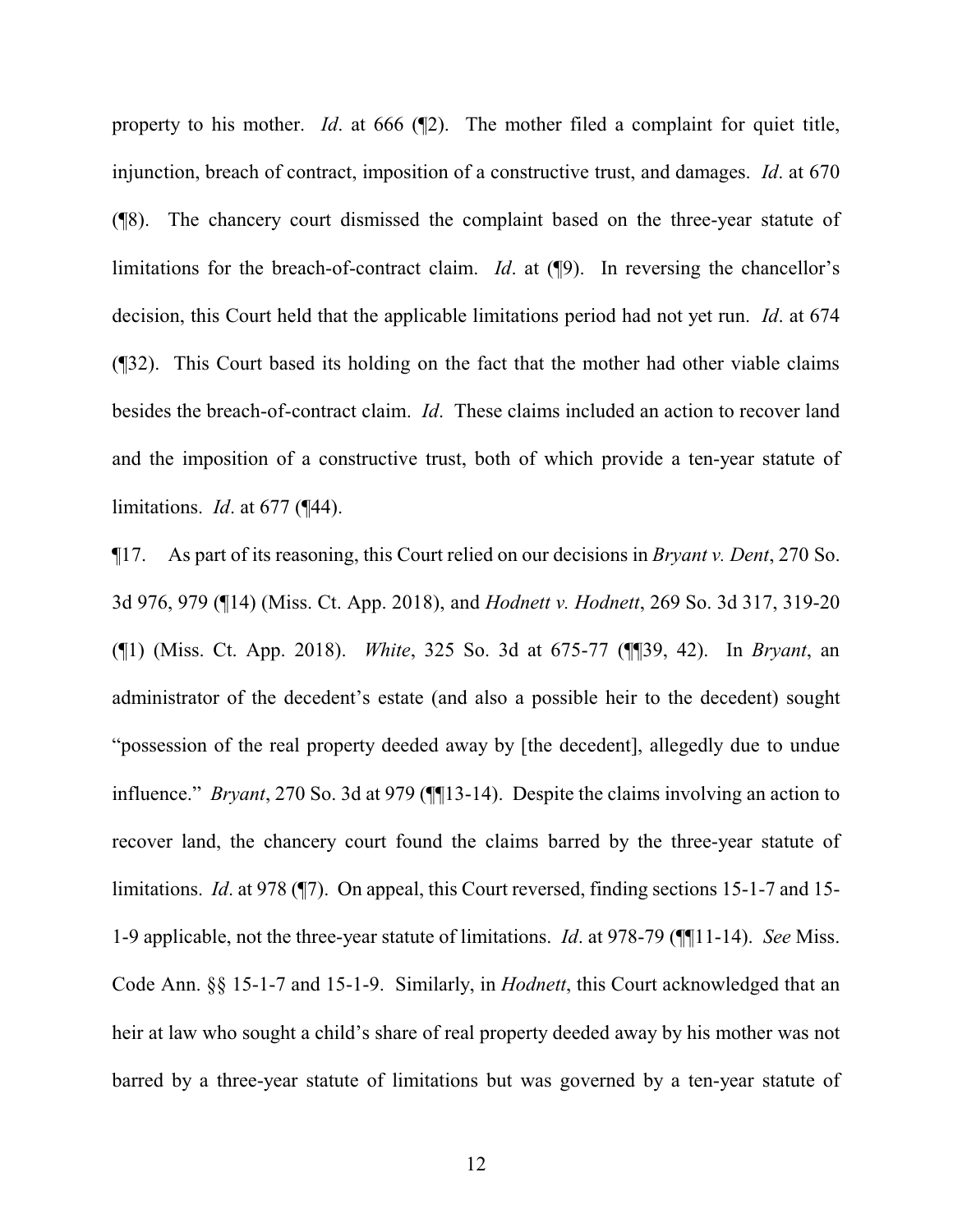limitations. *Hodnett*, 269 So. 3d at 319-20 (¶1); *see* Miss. Code Ann. § 15-1-7.

¶18. The Defendants here alleged that a three-year statute of limitations applied for the Ross sons' claims grounded in malfeasance of and mismanagement of several trusts and in recovery of real property that was alleged to belong to those trusts. On the contrary, the Ross sons alleged that those actions were "timely" filed. The causes of action relating to the "existence of a trust" and the recovery of land should not have been dismissed pursuant to the three-year statute of limitations, but rather should have been analyzed as to whether they were filed within the prescribed period of time mandated by the ten-year statute of limitations.<sup>12</sup> Instead, the trial court lumped all of the causes of actions together and dismissed the entire complaint based on the three-year statute of limitations. The legal effect of that dismissal was Plaintiffs' claims, for which the ten-year statute of limitations applied, were dismissed erroneously. This Court does not address whether the ten-year statute of limitations would bar the claims asserted nor whether or when the Ross sons discovered any "concealed" wrongdoing on behalf of the Defendants, which may or may not toll the statute

 $12$  The dissent argues that the Ross sons did not specifically assert the ten-year statute of limitations and therefore should be barred from doing so now. The Ross sons maintained that their claims were "timely." The chancery court determines the law and applies the law to the matter before it. If a party alleges an erroneous application of the law (that the threeyear statute of limitations bars all claims) in a Rule 12(b)(6) motion, testing the sufficiency of the complaint, the court is still bound to follow the law as correct not as erroneously alleged. The courts are the final arbiters of what the law is. Here, the chancery court never applied or considered the correct standard that matters in trust and recovery of land have a ten-year statute of limitations not a three-year statute of limitations period. The Mississippi Supreme Court and this Court have consistently held that reversal is warranted if the trial court applied an erroneous legal standard. *See, e.g.*, *Davis v. Henderson*, 332 So. 3d 837, 841 (¶16) (Miss. 2022); *Polk Prods. Inc*. *v. Dowe*, 331 So. 3d 1124, 1129 (¶13) (Miss. Ct. App. 2021).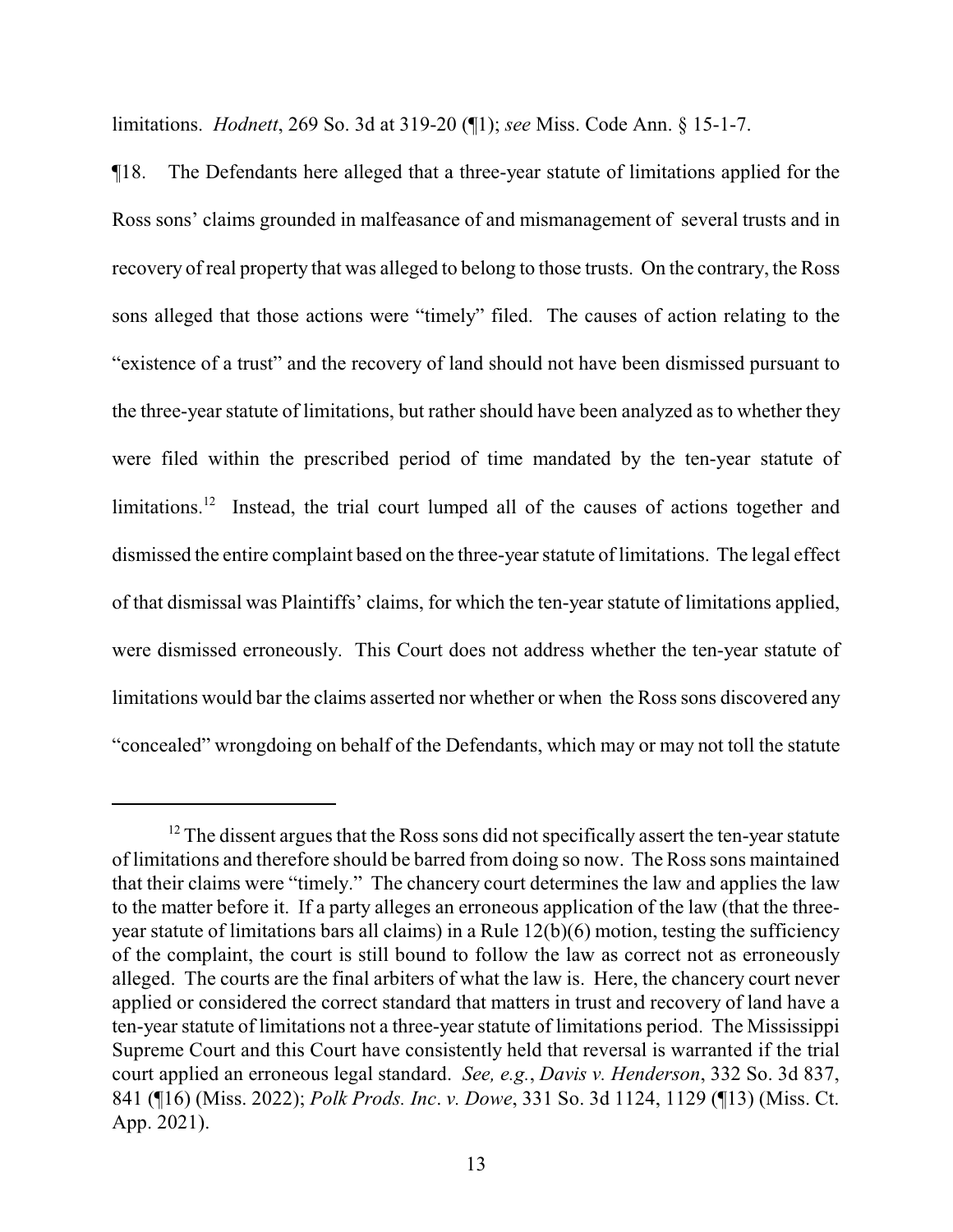of limitations. As best as can be determined from the long procedural history depicted in the record on appeal, no discovery has yet to occur. For these reasons, this Court reverses the summary dismissal of any claim relating to the various trusts that stem in equity and any claims as to the recovery of real property and remand this cause to the docket of the Rankin County Chancery Court.

#### **2. Actions Relating to Matthew Ross' Unsoundness of Mind**

¶19. The Ross sons also argue that the chancery court erroneously found that Matthew failed to prove by clear and convincing evidence his unsoundness of mind, which would have tolled that statute of limitations. We find that Mississippi Code Annotated section 15-1-59 (Rev. 2019) applied to all causes of action where Matthew was a party due to his mental competency. Section 15-1-59 ("the savings statute") provides:

If any person entitled to bring any of the personal actions mentioned shall, at the time at which the cause of action accrued, be under the disability of infancy or unsoundness of mind, he may bring the actions within the times in this chapter respectively limited, after his disability shall be removed as provided by law. However, the saving in favor of persons under disability of **unsoundness of mind** shall never extend longer than twenty-one (21) years.

(Emphasis added). "The term 'unsound mind,' when used in any statute in reference to persons, shall include persons with an intellectual disability, persons with mental illness, and persons non compos mentis." Miss. Code Ann. § 1-3-57 (Rev. 2019). The savings clause in section 15-1-59 applies only to actions mentioned in Chapter 1, Title 15, such as the two causes of action discussed *supra*. *See Cole v. State*, 608 So. 2d 1313, 1316 (Miss. 1992). ¶20. In *Rockwell v. Preferred Risk Mut. Ins. Co.*, 710 So. 2d 388, 391 (¶11) (Miss. 1998),

the Mississippi Supreme court stated, "The purpose of the savings statute is to protect the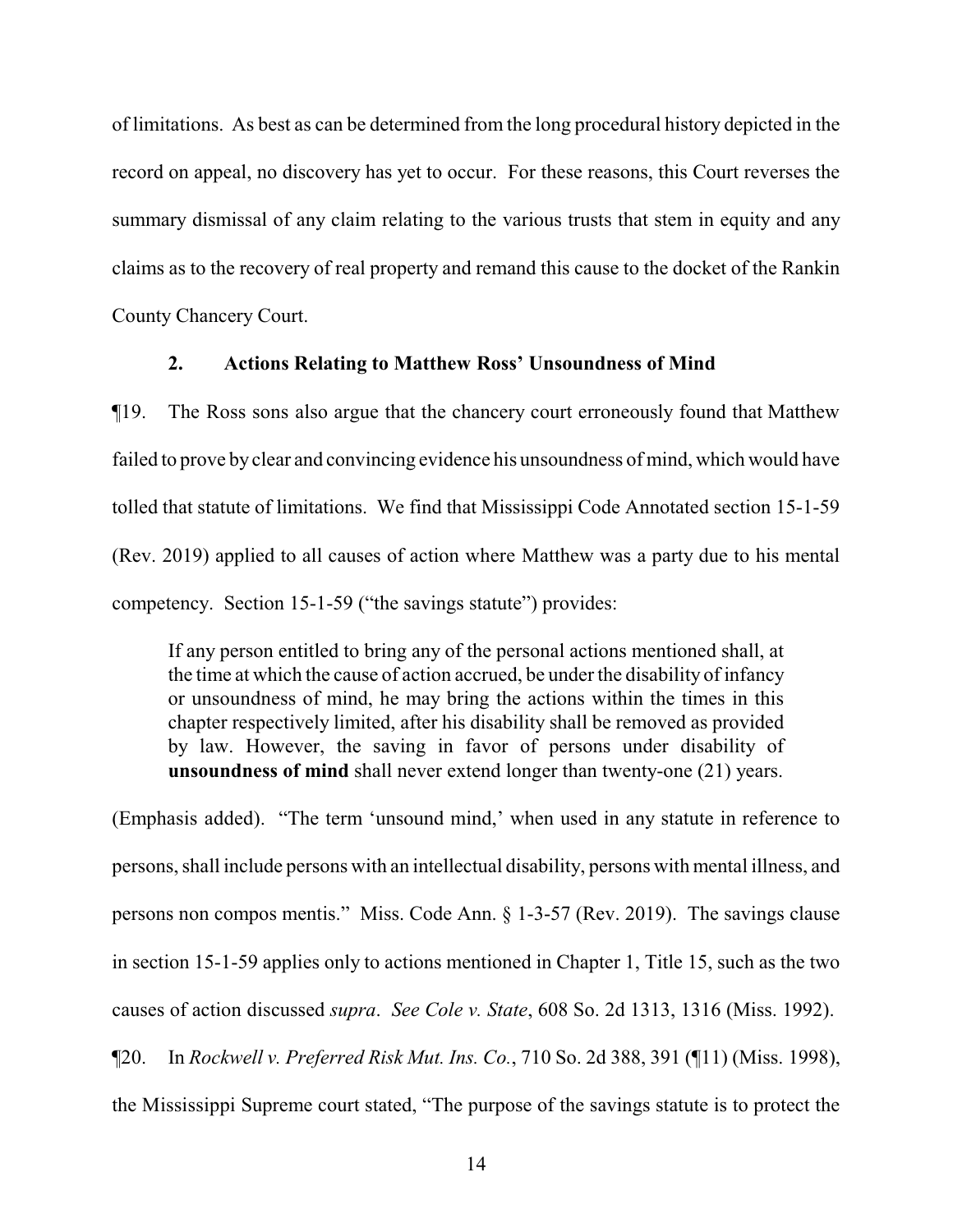legal rights of those who are unable to assert their own rights due to disability." *Id*. This applies to "those who suffer from temporary incapacity as well as those who require a more permanent legal adjudication of unsoundness of mind." *Id*. Thus, the supreme court held that "it is **unnecessary for a party to show formal adjudication of incompetence** in order to toll the running of the statute of limitations. Instead, trial courts must allow the party to present **alternative evidence to prove that he lacked the requisite understanding for handling his legal affairs**." *Id*. (emphasis added.)

¶21. "The test as to whether the claimant is so 'mentally incompetent' as to toll the running of the statute of limitations, is this: Is his mind so unsound, or is he so weak in mind, or so imbecile, no matter from what cause, that **he cannot manage the ordinary affairs of life**?" *Brumfield v. Lowe*, 744 So. 2d 383, 387 (¶20) (Miss. Ct. App. 1999) (emphasis added) (quoting *Shippers Express v. Chapman*, 364 So. 2d 1097, 1100 (Miss. 1978)). Additionally, the Plaintiffs were required to prove that Matthew was mentally incompetent by clear and convincing evidence. *Stroud v. Progressive Gulf Ins. Co.*, 239 So. 3d 516, 521 (¶16) (Miss. Ct. App. 2017).

¶22. The Ross sons attached two exhibits to their second amended complaint in support of Matthew's mental incompetency. Exhibit A is an answer to Jane Ross' (Matthew's mother) petition for a conservatorship over Matthew dated September 16, 2003. The answer and counterclaim were filed by several parties including Matthew and his stepmother, Suzanne Ross. The answer filed by Suzanne admitted that Matthew was mentally disabled at the time the answer was filed in 2003 but stated that he was "self sufficient in many respects and has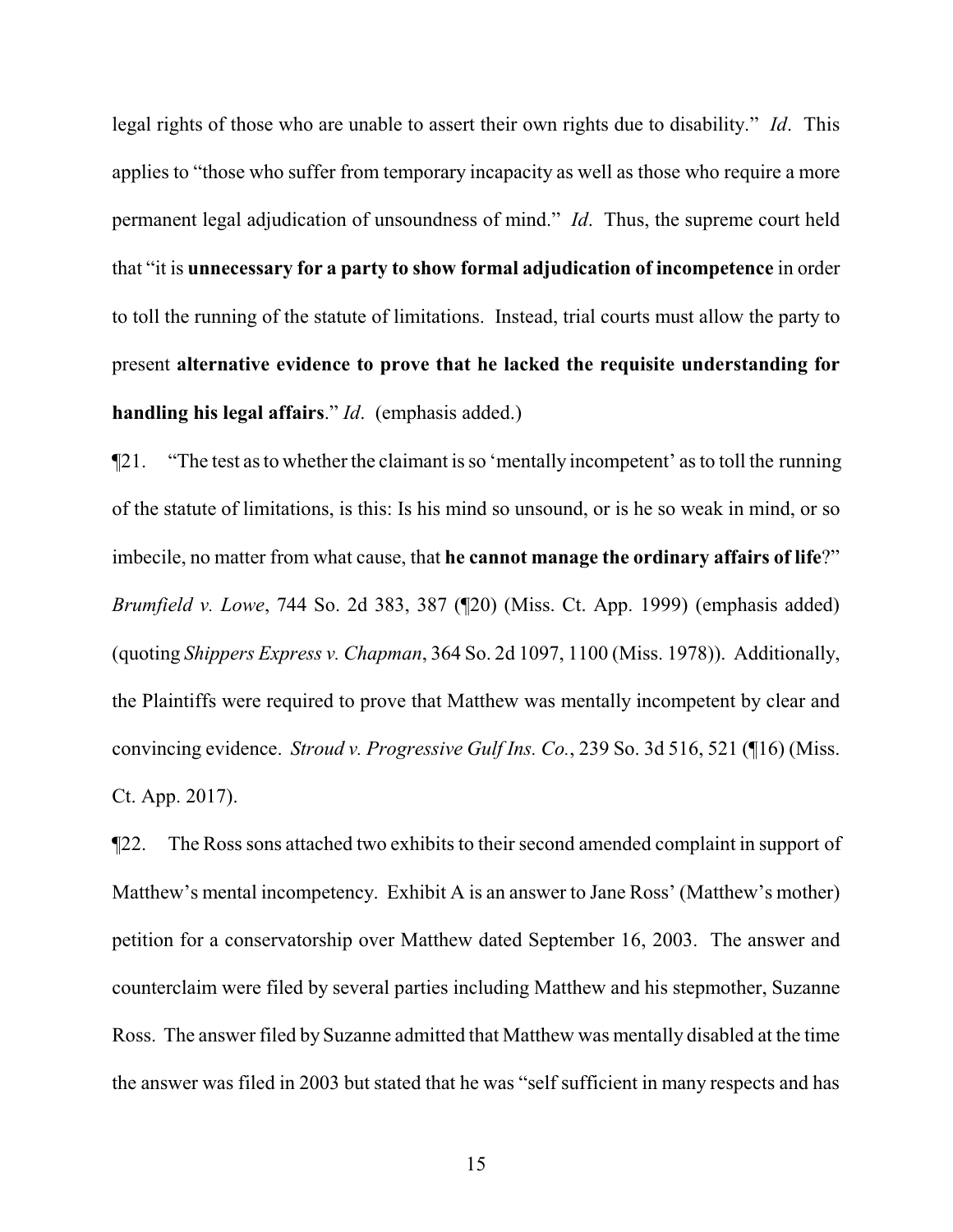managed his own household and residence since age nineteen."<sup>13</sup> Suzanne also admitted "that a conservator should be appointed over the estate of William Matthew Ross but denies that Jane H. Ross should be so appointed in any capacity." Finally, Suzanne alleged in the answer that

William Matthew Ross was diagnosed as suffering from mental impairment or disability shortly after birth and is incapable of totally managing his financial estate, although he has done a remarkable and admirable job of so tending to his financial affairs with the help, aid and assistance of Roy Hal Parker (current Trustee for William Matthew Ross) and Suzanne Dickson Ross.

Exhibit B is a 2016 order from the Hinds County Chancery Court authorizing Roy Parker, Jr., as Matthew's conservator, to employ counsel and file suit "in furtherance of identifying and protecting the financial assets and/or interests of William Matthew Ross."

¶23. In addition, three doctors signed affidavits in support of the claim that Matthew was incapable of managing his financial affairs. The affidavits were attached to a motion for partial summary judgment filed in this action by Matthew's attorney, seeking to classify Matthew as a "vulnerable adult for the purposes of Mississippi Code Annotated Section 43- 47-5."<sup>14</sup> In Dr. Ken Morris' affidavit, he stated that he "treated William Matthew Ross in an excess of twenty years," and Matthew was "unable to manage his estate due to mental

<sup>&</sup>lt;sup>13</sup> Matthew was twenty-one years old at the time the answer was filed.

<sup>14</sup> This Court reviews an appeal from summary judgment de novo. *Venture Inc. v. Harris*, 307 So. 3d 427, 431 (¶14) (Miss. 2020). Mississippi Rule of Civil Procedure 56(c) provides that summary judgment is appropriate where "the **pleadings**, depositions, answers to interrogatories and admissions **on file**, together with the affidavits, if any, show that there is no genuine issue as to anymaterial fact and that the moving party is entitled to a judgment as a matter of law." (Emphasis added).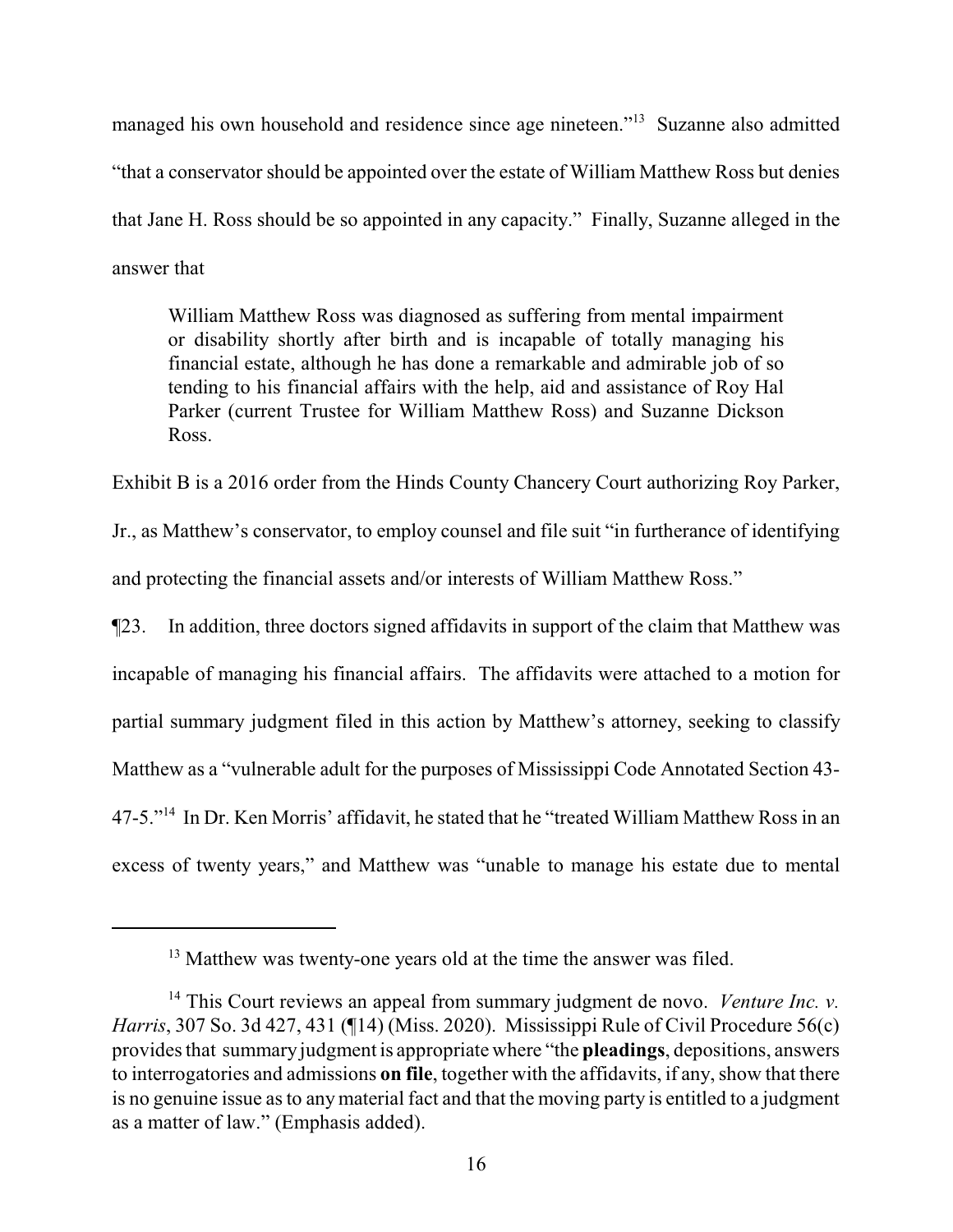weakness." Dr. Morris also stated that he conducted a "personal examination" of Matthew, and he found that Matthew "suffers from autism."

¶24. In Dr. William Bradley Castle's affidavit, he stated that he too conducted a "personal examination." Dr. Castle opined that after his examination he found that Matthew had "pervasive developmental disability with autistic like behavior." Dr. Castle's affidavit indicated that Matthew "never" was "able to manage his financial affairs." Further, Dr. Castle indicated that in his opinion, Matthew was indeed "incapable of managing his financial affairs."

¶25. Dr. Glenda Scallorn stated in her affidavit that she conducted a personal "physical and mental examination," and it was her opinion that Matthew had a "physical disability and mental weakness," which made him "incapable in managing his person and his estate." Her findings indicated he was an "adult with mental retardation resulting in need for assistance in managing, planning, and execution of financial issues." She further opined that Matthew can handle daily activities such as "personal care" and "shopping" but needs "assistance with major life issues." Finally, Dr. Scallorn stated that Matthew "need[ed] assistance with shopping because **he doesn't understand the concept of change and doesn't know what amount of money he should spend or get back in change**." (Emphasis added).

¶26. Further, Dr. James Irby conducted a neuropsychological evaluation on Matthew on June 21, 2016. He indicated Matthew had a "lifelong history of developmental delay, intellectual disability, and poor social awareness and judgment." Matthew attended special education classes in elementary and high school, is unable to write, but is able to read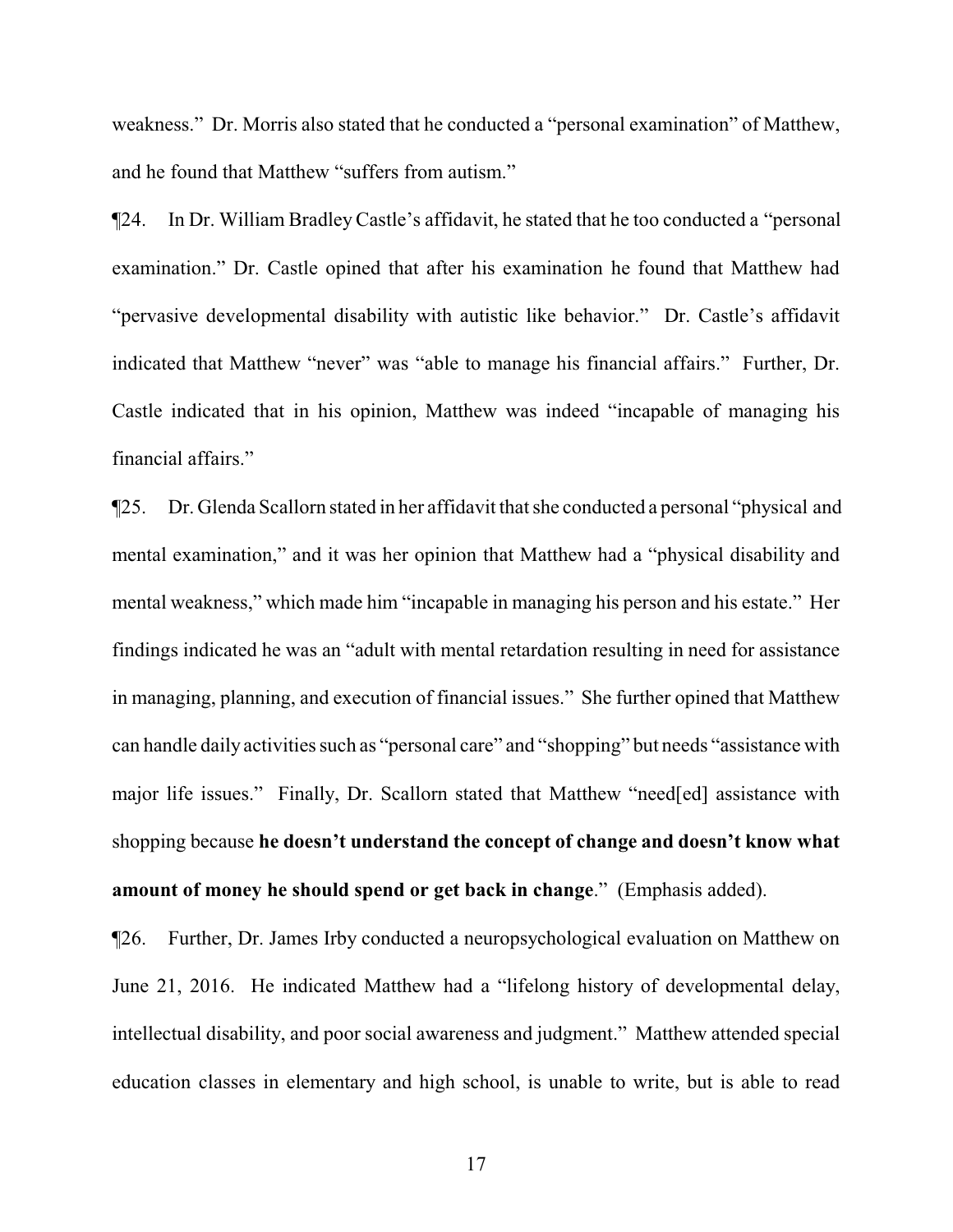"simple" information. Dr. Irby noted that Matthew is "unable to manage his finances independently." Finally, Dr. Irby indicated Matthew "needed regular and very frequent supervision."

¶27. In summary, Matthew cannot handle his own financial affairs, needs "constant supervision," "assistance with major life issues," has been diagnosed with "autism," and has a "life long history of developmental delay, intellectual disability, and poor awareness." Further, he has been diagnosed in a doctor's report as having "mental retardation resulting in need for assistance in managing, planning, and execution of financial issues." Finally, it was proved he cannot write, can barely read, and cannot shop by himself because he does not understand the concept of purchase pricing and obtaining change. Based on this information, this Court reverses the trial court's grant of summary judgment in part and holds that Matthew created a genuine issue of material fact as to his unsoundness of mind.

#### **CONCLUSION**

¶28. Pursuant to the facts alleged in the second amended complaint, the Plaintiffs asserted claims concerning the various trusts in this case and to recover land that allegedly belonged to those trusts. As such, those types of legal suits have their own limitations periods set forth in Mississippi Code Annotated sections 15-1-7 and 15-1-39. Those sections expressly mandate a ten-year statute of limitations. We affirm the chancery court's grant of summary judgment as to all claims barred by the three-year statute of limitations. However, because the chancery court applied the wrong statute of limitations to dismiss **all** the Ross sons' claims, including those related to the mismanagement of trusts and the recovery of land, this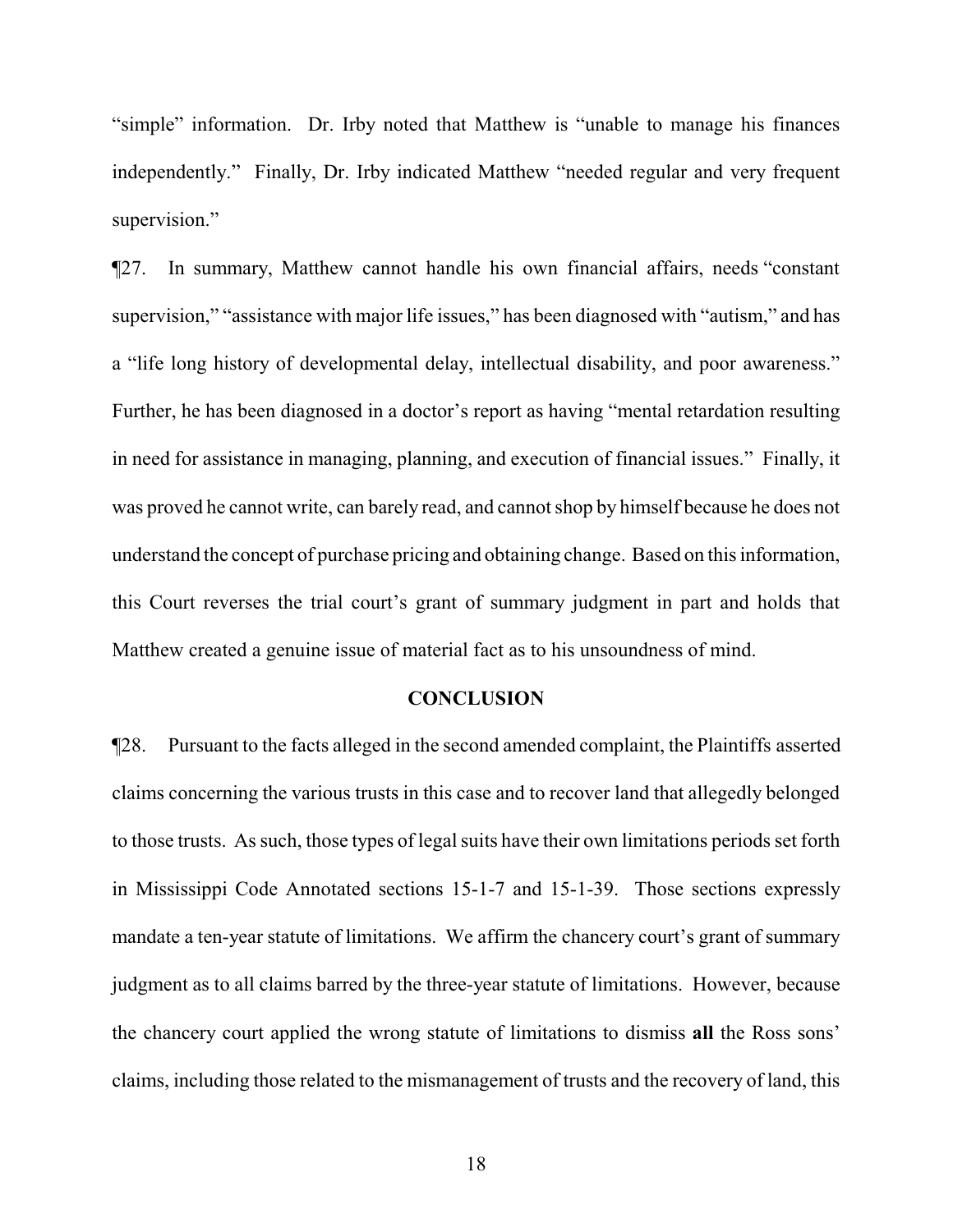Court reverses the chancery court's grant of summary judgment in part and remands this case to the active docket for further consideration consistent with this opinion. Further, this Court finds that Matthew created a genuine issue of material fact as to his unsoundness of mind pursuant to Mississippi Code section 15-1-59 and therefore reverses the summary judgment dismissal of Matthew's claims.

# ¶29. **AFFIRMED IN PART; REVERSED AND REMANDED IN PART.**

**CARLTON, P.J., WESTBROOKS, McCARTY, AND SMITH, JJ., CONCUR. McDONALD, J., CONCURS IN PART AND IN THE RESULT WITHOUT SEPARATE WRITTEN OPINION. EMFINGER, J., DISSENTS WITH SEPARATE WRITTEN OPINION, JOINED BY BARNES,C.J.,WILSON,P.J.,ANDGREENLEE, J.; McDONALD, J., JOINS IN PART.** 

#### **EMFINGER, J., DISSENTING:**

¶30. Because the majority reverses the chancellor's decision in this case by doing that which this Court has repeatedly stated we will not do, I dissent.

¶31. The plaintiffs' second amended complaintwasfiled inRankin CountyChancery Court on December 23, 2019. On January 21, 2020, some of the defendants filed a motion to dismiss or, in the alternative, for summary judgment. The remaining defendants filed motions to join this motion in the days that followed, with the last joinder request being filed on January 23, 2020. The defendants sought dismissal of all the claims in the complaint based upon their contention that, among other reasons, the plaintiffs' claims were all barred by a three-year statute of limitations. While the plaintiffs, on January 31, 2020, filed a motion for an extension of time to file a response to these motions, they never set the motion for hearing, and they never filed a response. On August 24, 2020, the chancellor heard the parties'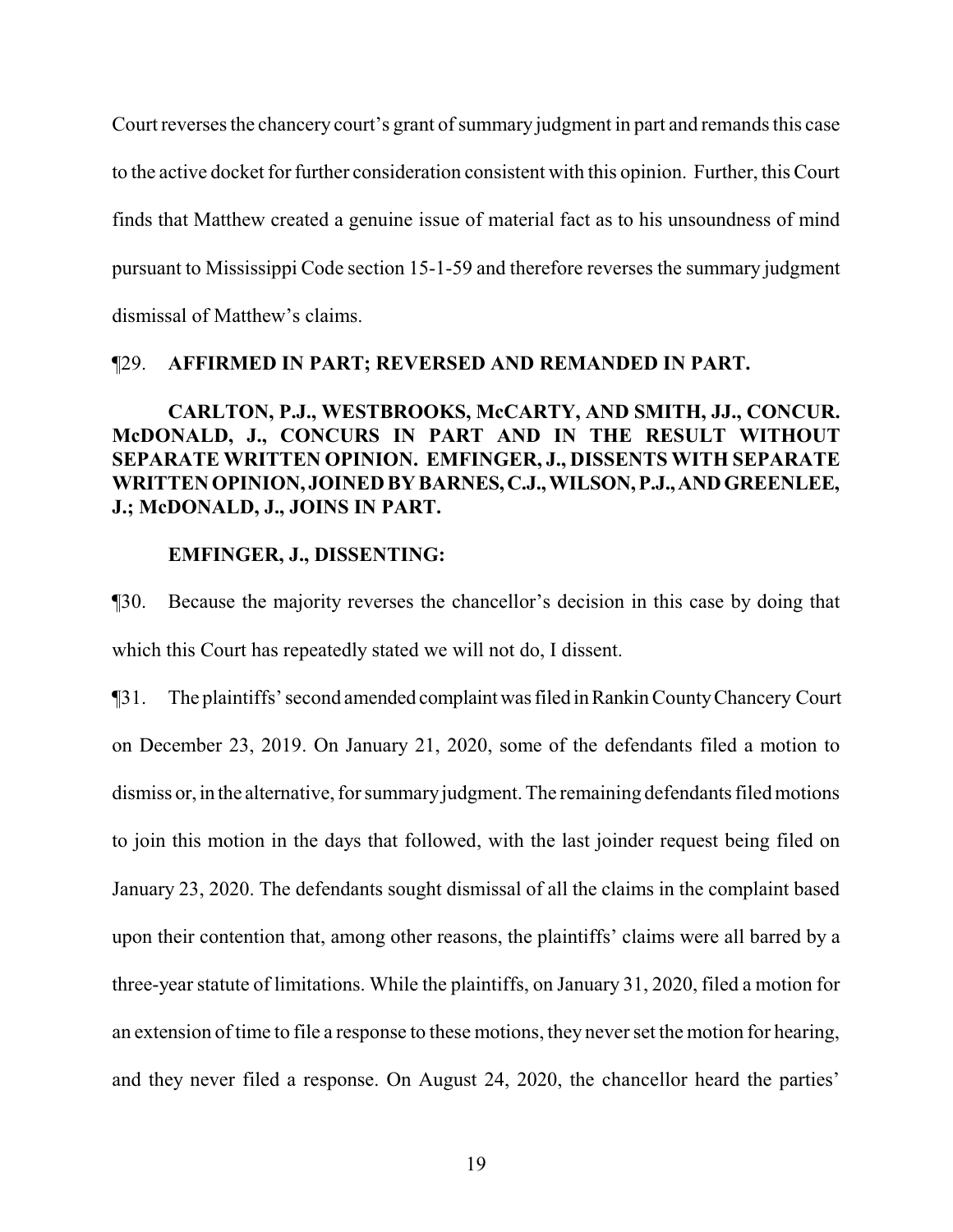arguments. On August 28, 2020, the chancellor entered an order dismissing all the claims of the plaintiffs as being barred by a three-year statute of limitations.

¶32. The majorityremands this case to Rankin CountyChanceryCourt to determine which, if any, of the plaintiffs' claims may be governed by the ten-year statute of limitations contained in Mississippi Code Annotated sections 15-1-7 (Rev. 2019) and 15-1-39 (Rev. 2019). The record of the pleadings and hearing transcripts before this Court on appeal from the chancery court contains over 1,753 pages. *My search of the record reveals that sections 15-1-39 and 15-1-7 are not mentioned one time.* At no point before the chancery court did the plaintiffs suggest or argue to the chancellor that a ten-year statute of limitations applied to *any* of the claims contained in the second amended complaint, which consisted of 63 pages, 357 numbered paragraphs, and over 200 pages of attached exhibits.

¶33. The burden that was on the plaintiffs before the chancery court is described in *Stroud*

*v. Progressive Gulf Insurance Co.*, 239 So. 3d 516, 521 (¶15) (Miss. Ct. App. 2017):

When . . . "a defendant pleads a statute of limitations as a defense and shows that the suit is thereby barred, he has met this burden of proof. *Where the plaintiff asserts that his case is not barred by the statute of limitations, the burden is on him to show some legal or equitable basis for avoiding such period of limitations*." *Hall v. Dillard*, 739 So. 2d 383, 387-88 (¶19) (Miss. Ct. App. 1999) (citing *Gulf Nat'l Bank v. King*, 362 So. 2d 1253, 1255 (Miss. 1978)); *accord, e.g.*, *Sullivan v. Trustmark Nat'l Bank*, 653 So. 2d 930, 931-32 (Miss. 1995); *Archer v. Nissan Motor Acceptance Corp.*, 633 F. Supp. 2d 259, 265 (S.D. Miss. 2007), *aff'd*, 550 F.3d 506 (5th Cir. 2008).

(Emphasis added). Thus, the plaintiffs bore the burden to establish that their claims are not barred. As noted above, the plaintiffs did not file a written response to contest the allegations of the new motions filed by the defendants after the filing of the second amended complaint.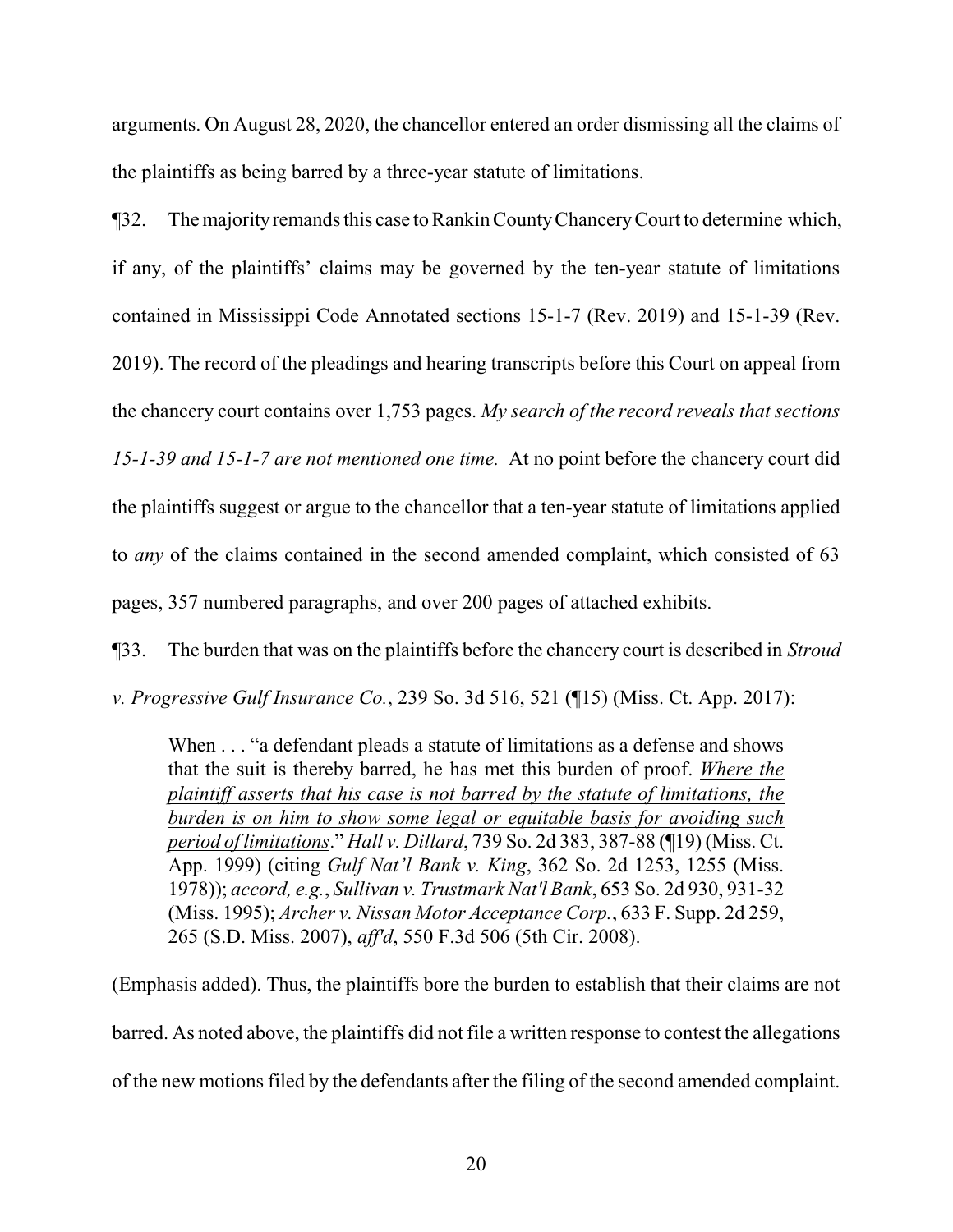At the August 24, 2020 hearing, the plaintiffs presented no argument and cited no authority that a ten-year statute of limitations applied to "certain" of their claims. In an earlier filing, regarding the statute-of-limitations issue, the plaintiffs had cited only Mississippi Code Annotated sections 15-1-69 (Rev. 2012) and 15-1-59 (Rev. 2012) and, without citing another statute, argued that the defendants' actions had been fraudulently concealed and that the statute of limitations would not begin to run until the facts were discovered. The majority points out that in that earlier filing, the plaintiffs stated "the statute of limitations does not bar this action because all claims are timely." However, there is no mention in that earlier filing that a ten-year statute of limitations is applicable.

¶34. It was the plaintiffs' responsibility, while before the chancery court, to raise the applicability of the ten-year statute of limitations, identify the claims that were covered by the ten-year statute and to provide authority to the chancellor to support their argument. That simply did not happen.

¶35. This Court explained the application of the standard of review regarding statute of limitations issues in *Stowe v. Edwards*, 331 So. 3d 24, 33-34 (¶34) (Miss. Ct. App. 2021), as follows:

The application of the statute of limitations is indeed an issue of law that we review de novo. *See, e.g*., *Townes v. Rusty Ellis Builder Inc.*, 98 So. 3d 1046, 1050 (¶8) (Miss. 2012). *But the standard of review does not alter the "long-established rule in this state that a question not raised in the trial court will not be considered on appeal***."** *City of Hattiesburg v. Precision Constr. LLC*, 192 So. 3d 1089, 1093 (¶18) (Miss. Ct. App. 2016) (quoting *Adams v. Bd. of Supervisors of Union Cnty.*, 177 Miss. 403, 170 So. 684, 685 (1936)); *accord, e.g.*, *Triplett v. Mayor & Bd. of Aldermen of City of Vicksburg*, 758 So. 2d 399, 401 (¶9) (Miss. 2000) ("This Court has long held that it will not consider matters raised for the first time on appeal."). When we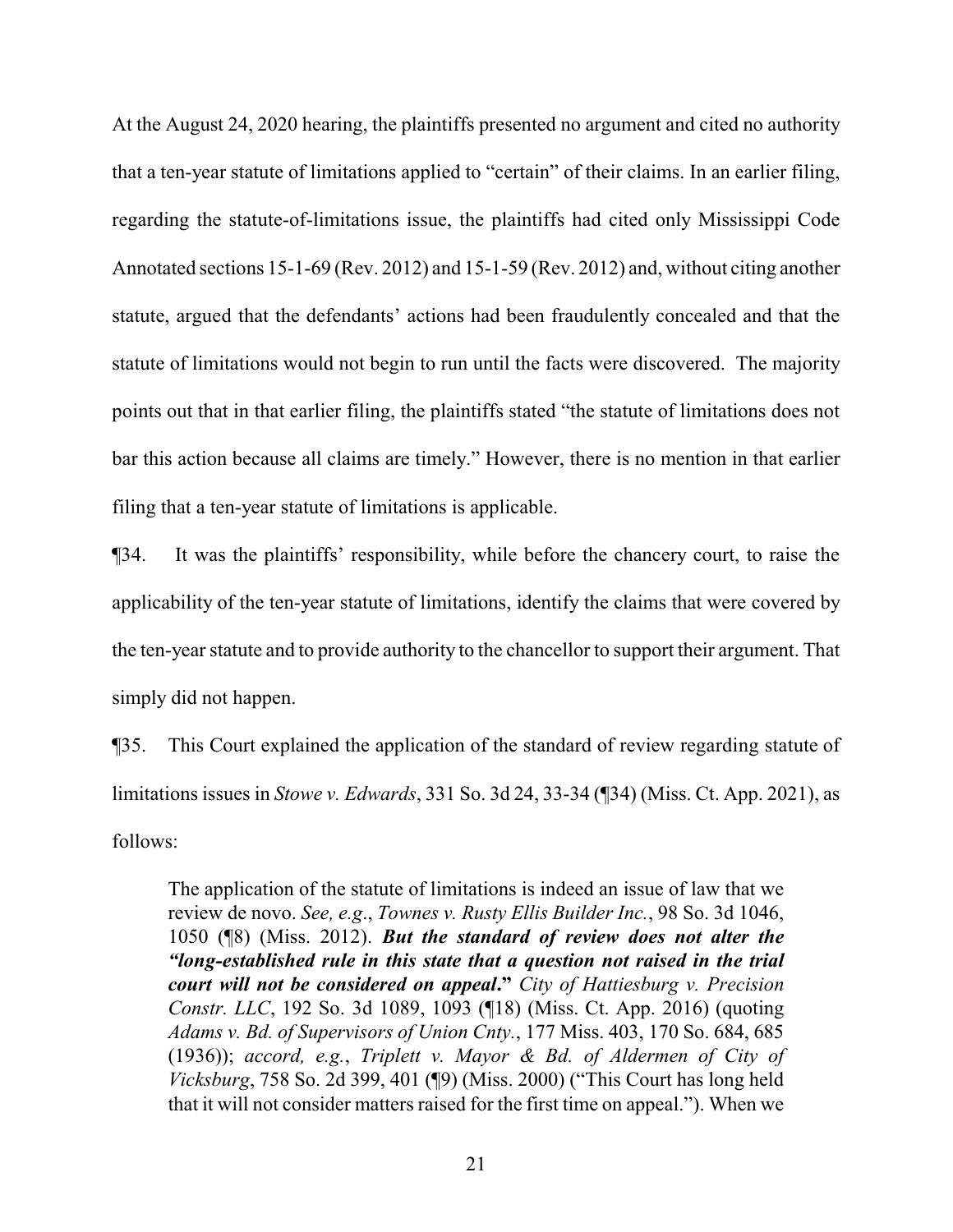say that our standard of review is "de novo," that simplymeans that "this Court sits in the same position as did the trial court" and that we do not defer to the trial court's ruling. *R.J. Reynolds Tobacco Co. v. King*, 921 So. 2d 268, 270-71 (¶10) (Miss. 2005); *accord, e.g.*, *Jackson v. Payne*, 922 So. 2d 48, 51 (¶5) (Miss. Ct. App. 2006). If we "sit in the same position as the trial court," we will not consider issues or arguments that were never presented to the trial court. Accordingly, consistent with our usual and well-established rule, the plaintiffs' "continuing breach" argument is waived because they failed to raise it in the trial court. Therefore, the plaintiffs have failed to identify any reversible error in the trial court's application of the statute of limitations.

(Emphasis added).

¶36. As stated above, at no point did the plaintiffs argue to the chancellor that a ten-year statute of limitations applied to any of their claims. The chancellor was never asked to decide between the application of a three-year statute of limitations and a ten-year statute of limitations. Our appellate courts have said many times that a trial court will not be found in error on a matter not presented to it for decision. *Jones v. State*, 334 So. 3d 196, 197 (¶6) (Miss. Ct. App. 2022) ("A trial judge will not be found in error on a matter not presented to him for decision." (quoting *Hampton v. State*, 148 So. 3d 1038, 1041 (¶9) (Miss. Ct. App. 2013))); *Kendrick v. Warren*, 309 So. 3d 122, 130 (¶28) (Miss. Ct. App. 2020) ("It is axiomatic that the trial judge cannot be put in error on a matter which was not presented to him for decision." (quoting *Waller v. Wall*, 273 So. 3d 717, 721 (¶16) (Miss. 2019))); *Adams & Assocs. Realty LLC v. Wise*, 315 So. 3d 515, 518 (¶11) (Miss. Ct. App. 2020) ("The rule is that a 'trial judge cannot be put in error on a matter which was never presented to him for decision.'") (quoting *Methodist Hosps. of Memphis v. Guardianship of Marsh*, 518 So. 2d 1227, 1228 (Miss. 1988))); *Sullivan v. State*, 281 So. 3d 1146, 1167 (¶60) (Miss. Ct. App. 2019) ("It is well- established law that this Court will not consider issues that were not raised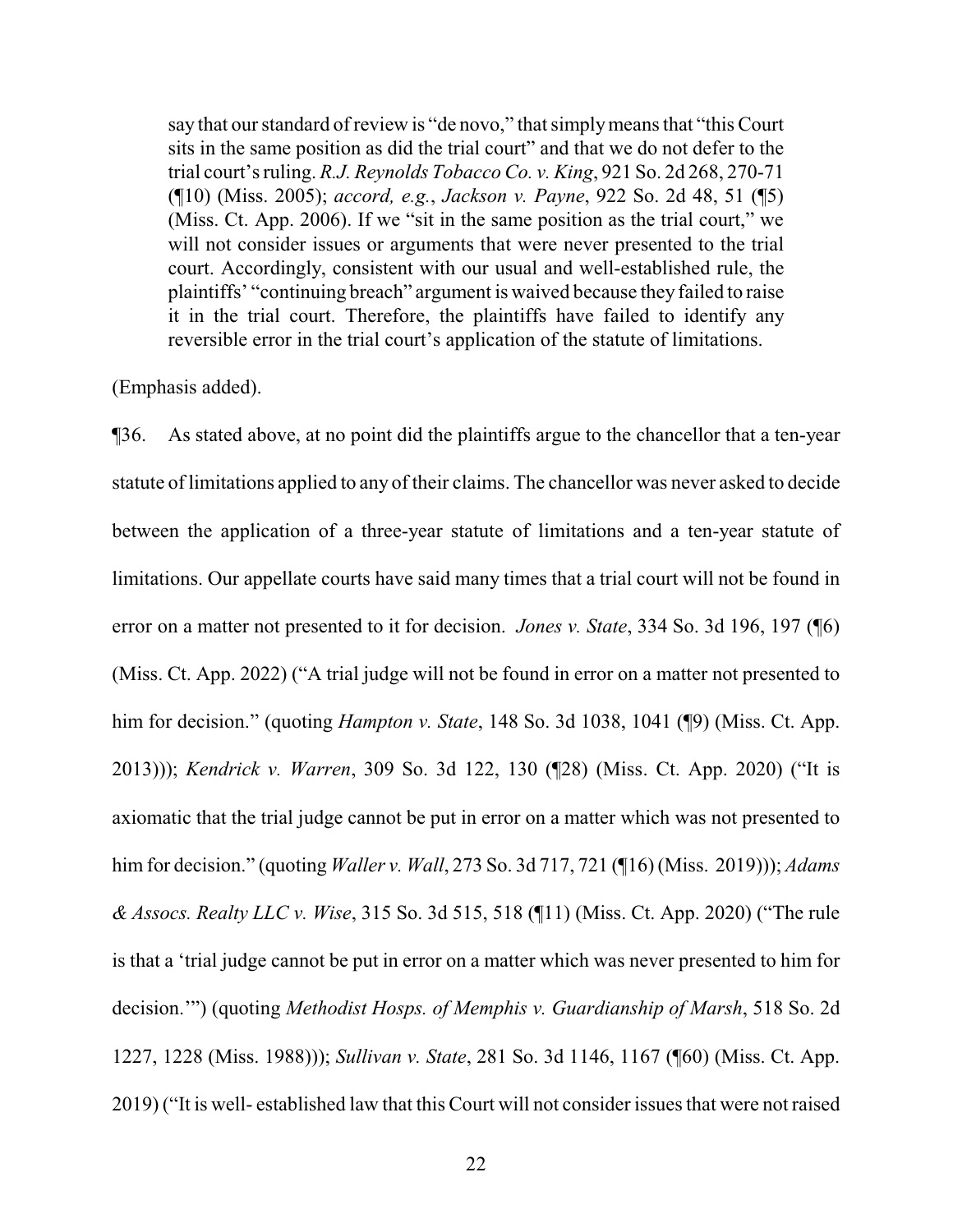in the trial court.") (citing *Warren v. State*, 456 So. 2d 735, 738 (Miss. 1984))). "A trial judge cannot be put in error on a matter that was not presented to him for decision." *Crenshaw v. State*, 520 So. 2d 131, 134 (Miss. 1988) (accord *Emery v. Greater Greenville Housing and Revitalization Association*, 276 So. 3d 1278, 1285 (¶22) (Miss. Ct. App. 2018) ("[A] trial judge cannot be put in error on a matter not presented to him for his decision."); *Allgood v. Allgood*, 473 So. 2d 416, 423 (Miss. 1985) ("As a prerequisite to obtaining review in this Court, it is incumbent upon a litigant that he not only plead but press his point in the trial court."); *Ammons v. Cordova Floors Inc.*, 904 So. 2d 185, 192 (¶25) (Miss. Ct. App. 2005) (finding issue procedurally barred because it was not raised in the trial court); *Leverett v. Leverett*, 309 So. 3d 116, 121-22 (¶19) (Miss. Ct. App. 2020) ("It is well-settled that issues presented for the first time on appeal are procedurally barred from consideration."). We reiterate, "[o]ne of the most fundamental and long established rules of law in Mississippi is that an appellate court will not review matters on appeal that were not raised at the trial court level." *Leverett*, 309 So. 3d at 121-22 (¶19) (quoting *Hoffman v. Hoffman*, 270 So. 3d 1121, 1128 (¶32) (Miss. Ct. App. 2018)); *Barton v. Barton*, 306 So. 3d 682, 685 (¶9) (Miss. 2020) ("A trial court 'cannot be put in error on a matter which was not presented to it for decision.'") (quoting *Gordon v. Wall (In re Last Will & Testament of Waller)*, 273 So. 3d 717, 721 (¶16) (Miss. 2019))); *Maness v. K & A Enters. of Miss, LLC*, 250 So. 3d 402, 410 (¶21) (Miss. 2018) ("This Court has repeatedly held that a trial judge will not be found in error on a matter not presented to the trial court for a decision.") (quoting *Purvis v. Barnes*, 791 So. 2d 199, 203 (¶8) (Miss. 2001))).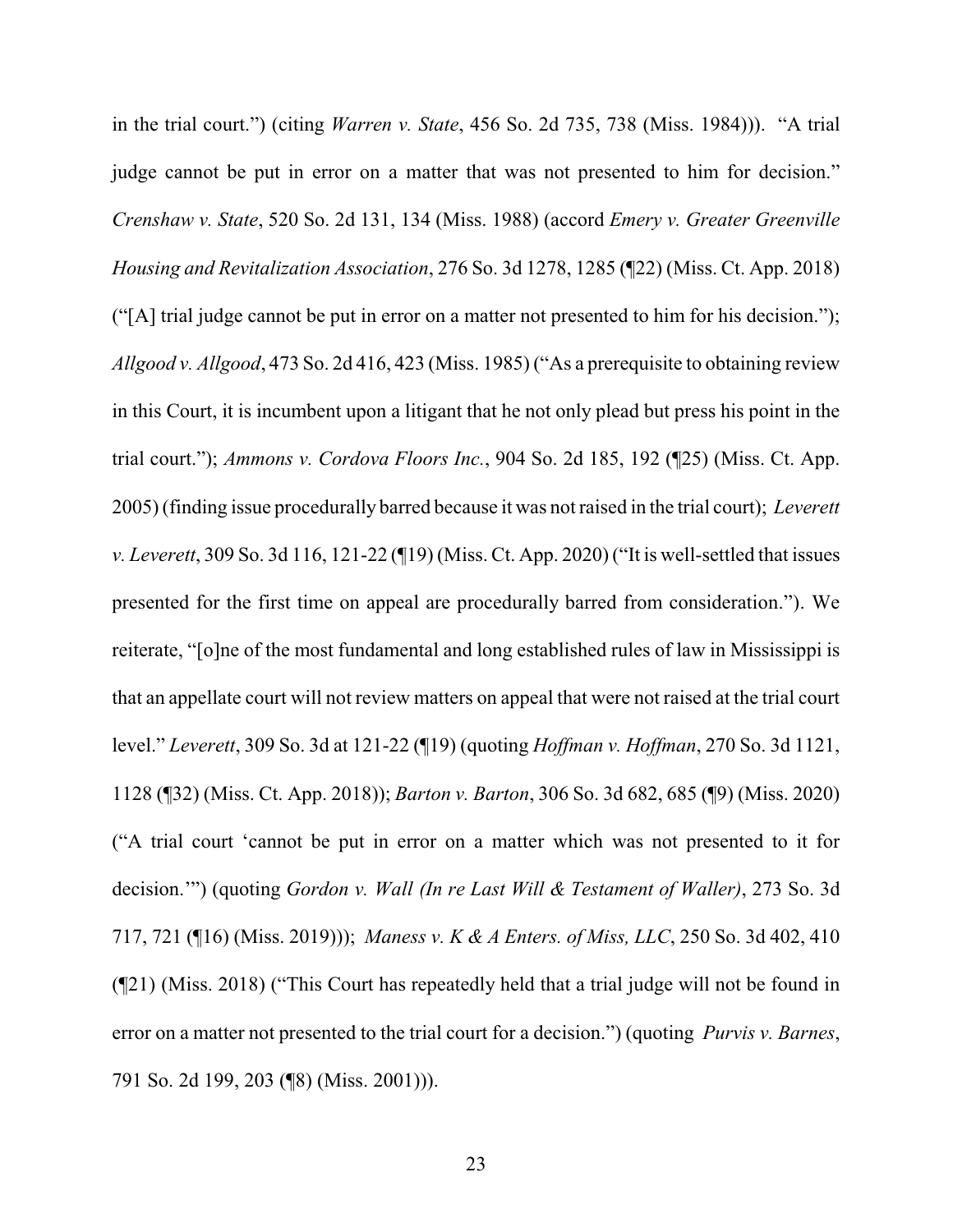¶37. The ten-year statutes of limitation are mentioned for the first time on appeal, in a cursory fashion, in the plaintiffs' initial brief alleging that "certain claims of [plaintiffs] are subject to a ten-year statute of limitations for trusts and/or to recover land," and "[p]laintiffs' claims also involve continuing torts." Again, nowhere in the record do we find any argument concerning a ten-year statute of limitation being presented to either the Hinds CountyCircuit Court or to the Rankin County Chancery Court after transfer. Even on appeal, the plaintiffs do not identify which specific claims they contend are governed by a ten-year statute and not the three-year statute.

¶38. In any event, the majority remands the entire matter to the chancery court for the plaintiffs to have another "bite at the apple." Basically, the majority sends this matter back to the chancellor for the plaintiffs to make the arguments and provide the facts and authorities to the chancellor to support their contention on appeal that a ten-year limitation period applies, all of which **could have and should have** been done at or before the August 24, 2020 hearing. The chancellor would have considered and decided whether the ten-year statutes of limitation were applicable to any of plaintiffs' claims at that time, had the plaintiffs raised the issue.

¶39. Based upon the authorities cited above, I would follow the "long-established rule" and find that the plaintiffs' argument that "certain" of their claims are covered by a ten-year statute of limitations, which they first raised on appeal, has been waived. I would not place the chancellor in error for a matter that was not presented to him for decision. I would affirm the chancellor's dismissal of all the claims as being barred by the three-year statute of

24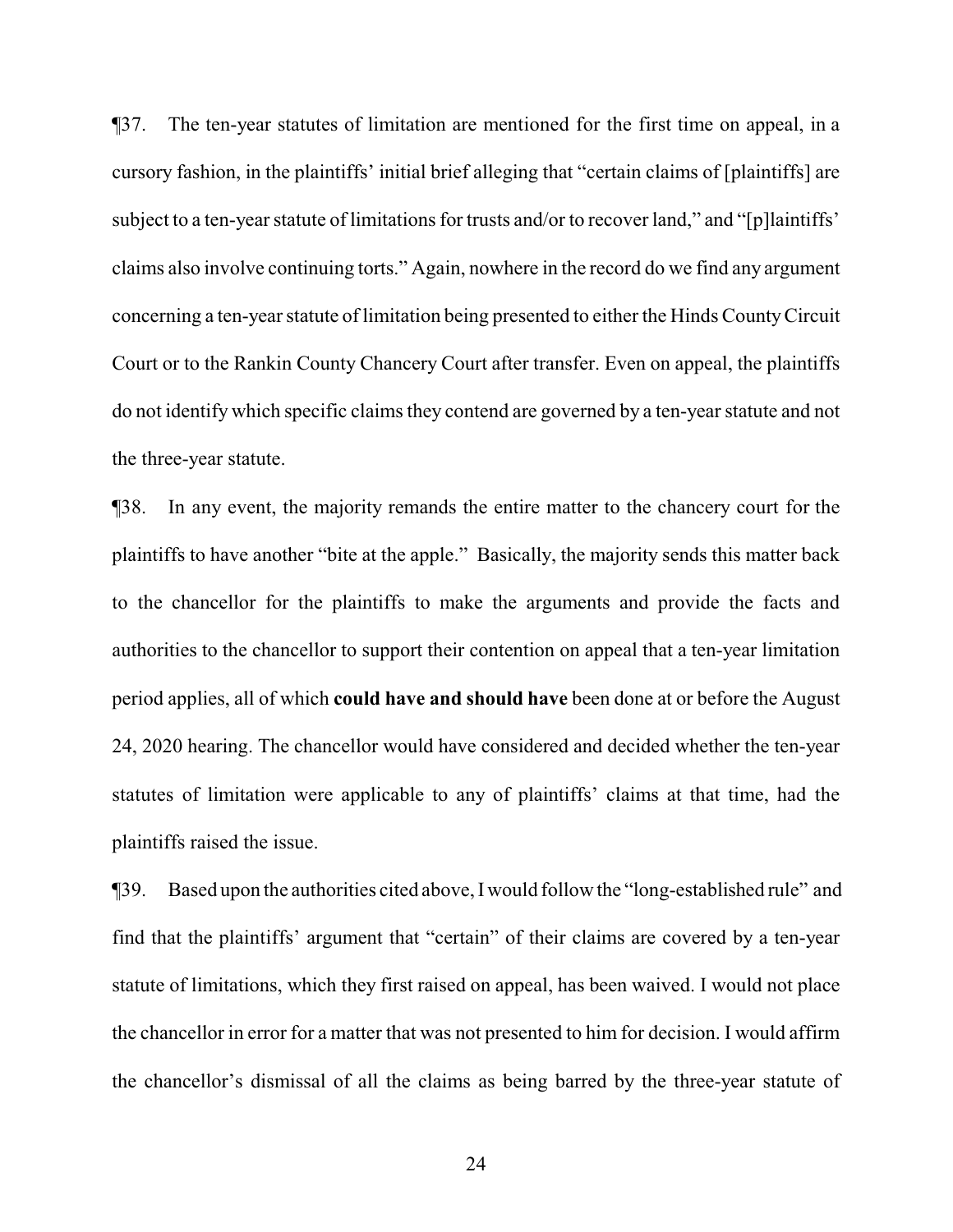limitations.

¶40. The majority also reverses the chancellor's grant of summary judgment wherein the chancellor found that the statute of limitations was not tolled asto Matthew as a result of the savings provision found in section 15-1-59. As to what must be shown in order to claim the benefits of this provision, this court said in *Stroud*, 239 So. 3d at 522 (¶18):

"The purpose of the savings statute is to protect the legal rights of those who are unable to assert their own rights due to disability." *Rockwell*, 710 So.2d at 391 (¶11). "The Mississippi Supreme Court addressed the law regarding mental competency and statutes of limitation in *Shippers Express v. Chapman*, 364 So. 2d 1097, 1100 (Miss. 1978)[.]" *Brumfield v. Lowe*, 744 So. 2d 383, 387 (¶20) (Miss. Ct. App. 1999). **"The test as to whether the claimant is so 'mentally incompetent' as to toll the running of the statute of limitations, is this: Is his mind so unsound, or is he so weak in mind, or so imbecile, no matter from what cause, that he cannot manage the ordinary affairs of life?"** *Id*. (quoting *Shippers Express*, 364 So. 2d at 1000); *accord USF&G Co. v. Conservatorship of Melson*, 809 So. 2d 647, 653 (¶23) (Miss. 2002); *Reeg v. Keel*, 174 So. 3d 309, 312 (¶9) (Miss. Ct. App. 2015).

(Emphasis added). Thus, in response to the defendants' motion for summary judgment,

Matthew was required to show, by clear and convincing evidence, that he suffers from such

"unsoundness of mind" that he cannot "manage the ordinary affairs of life."<sup>15</sup> Concerning

this burden, this Court also said in *Stroud*, 239 So. 3d at 521, (¶16):

In addition, under Mississippi law, "in order to prove that one is non compos mentis, it must be proven by clear and convincing evidence, rather than by a preponderance of the evidence, and must be proven by the proponent of that position." *Morgan v. Citizens Bank*, 912 So. 2d 1133, 1136 (¶13) (Miss. Ct. App. 2005) (citing *Smith v. Smith*, 574 So. 2d 644, 652 (Miss. 1990)). When,

<sup>&</sup>lt;sup>15</sup> Once the defendants presented their argument that a three-year statute of limitations applied, the burden shifted to Matthew to show some basis for avoiding the limitations period. *Stroud*, 239 So. 3d at 521 (¶15). Matthew filed no response to the defendants' motions for summary judgment. Instead, he relied on attachments to the second amended complaint, only some of which are sworn to and constitute proper summary judgment proof.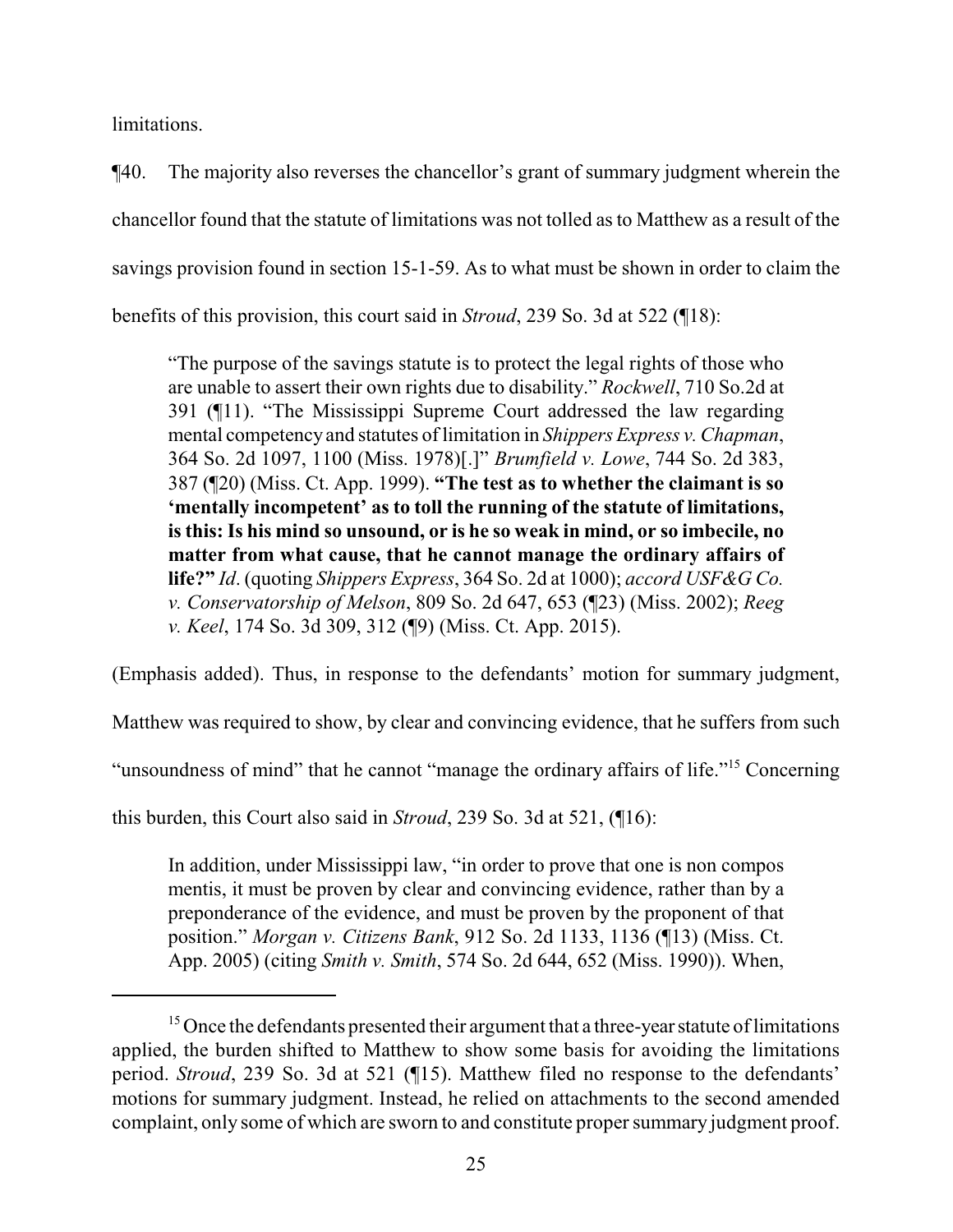as in this case, the nonmoving party must prove a material fact by clear and convincing evidence, the court must take that into account when ruling on a motion for summary judgment. *See Haygood v. First Nat'l Bank of New Albany*, 517 So. 2d 553, 555-56 (Miss. 1987) (following *Anderson v. Liberty Lobby Inc.*, 477 U.S. 242 (1986)). "[T]he appropriate summary judgment question [is] whether the evidence in the record could support a reasonable jury finding [for] the plaintiff [on the material issue of fact] by clear and convincing evidence . . . " *Id*. at 556 (quoting *Anderson*, 477 U. S. at 255–56, 106 S. Ct. 2505); *see also Towner v. Moore ex rel. Quitman Cty. Sch. Dist.*, 604 So. 2d 1093, 1098 (Miss. 1992) ("[W]e have long since accommodated our summary judgment process to the 'clear and convincing' quantum of proof requirement.").

Accordingly, the issue before the chancery court was whether Matthew had presented sufficient "summary judgment proof" to "support a reasonable jury finding for [Matthew], by clear and convincing evidence" that he could not "manage the ordinary affairs of life" during the limitation period as set forth in *Stroud*.

¶41. It is clear the Matthew has an intellectual deficit. Those who know him best first sought to have a conservator appointed for himto help with his financial affairs in 2003, after his father's death, but they did not complete the process. Over twelve years later, a new proceeding resulted in a conservator being appointed. However, as noted in *Stroud* 239 So. 3d at 525 (¶29), "the appointment of a conservator does not necessarily or in all cases establish that the person is wholly incompetent, of unsound mind and unable to manage the ordinary affairs of life."

¶42. There is little evidence as to how Matthew lived during the intervening twelve-year period, or for that matter, anytime before or after. There's simply no summary judgment proof concerning Matthews' daily living habits for the vast majority of his life. No one who has observed Matthew on a daily, weekly, monthly or other consistent basis has provided